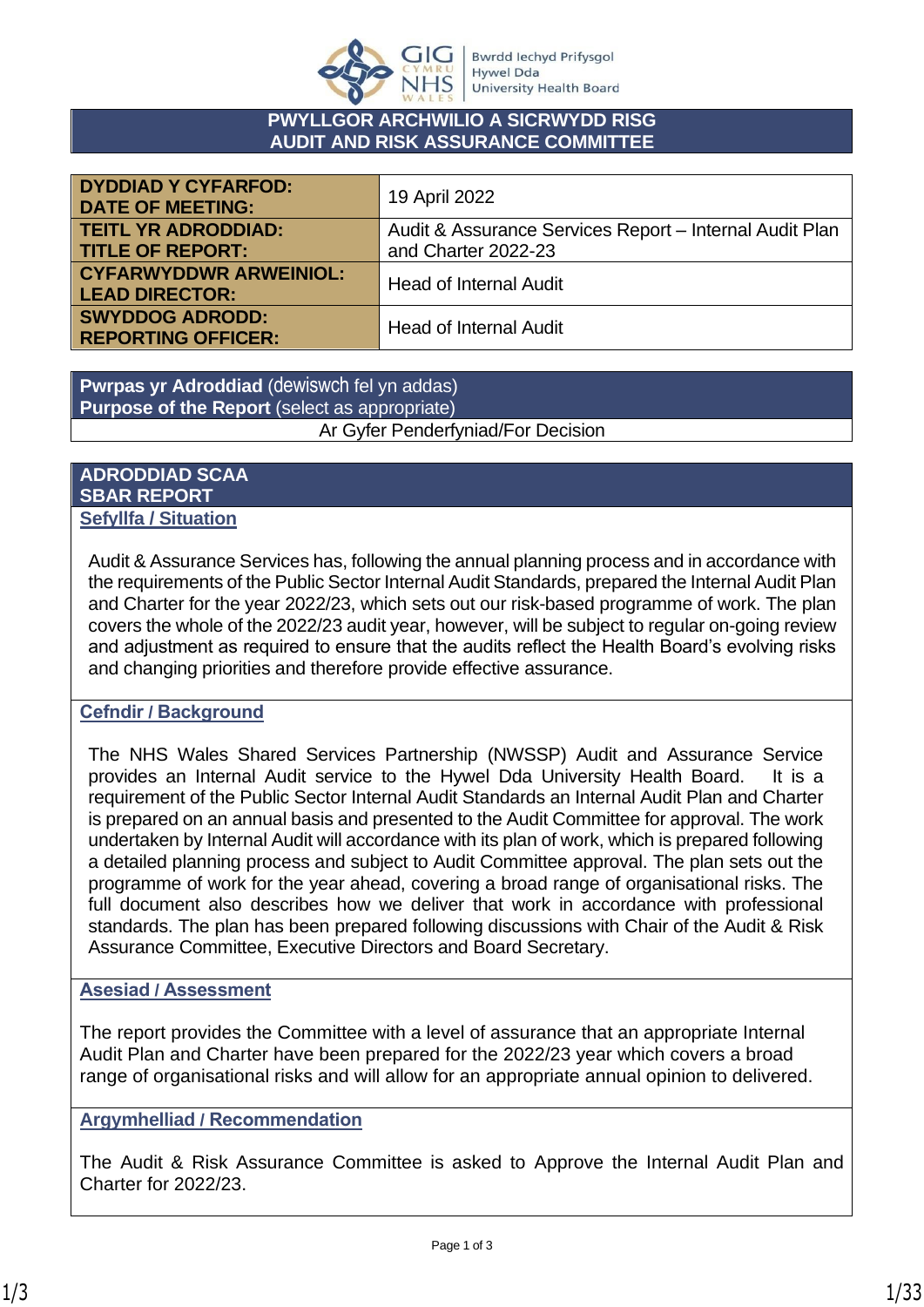| Amcanion: (rhaid cwblhau)<br><b>Objectives: (must be completed)</b>                                                                               |                                                                                                                                                                                                                                                                                                                                                                                                                                                                                                                                                                                                                                                                                                                                                                                                                                                                                                                                                                                                                                                                                                                            |
|---------------------------------------------------------------------------------------------------------------------------------------------------|----------------------------------------------------------------------------------------------------------------------------------------------------------------------------------------------------------------------------------------------------------------------------------------------------------------------------------------------------------------------------------------------------------------------------------------------------------------------------------------------------------------------------------------------------------------------------------------------------------------------------------------------------------------------------------------------------------------------------------------------------------------------------------------------------------------------------------------------------------------------------------------------------------------------------------------------------------------------------------------------------------------------------------------------------------------------------------------------------------------------------|
|                                                                                                                                                   | 3.17 The Committee shall ensure that there is an                                                                                                                                                                                                                                                                                                                                                                                                                                                                                                                                                                                                                                                                                                                                                                                                                                                                                                                                                                                                                                                                           |
| <b>Committee ToR Reference</b><br>Cyfeirnod Cylch Gorchwyl y Pwyllgor                                                                             | effective internal audit and capital/PFI function established<br>by management that meets mandatory Internal Audit<br>Standards for NHS Wales and provides appropriate<br>independent assurance to the Committee, Chief Executive<br>and Board.<br>3.18 This will be achieved by:<br>3.18.1 review and approval of the Internal Audit Strategy,<br>Charter, operational plan and more detailed programme of<br>work, ensuring that this is consistent with the audit needs<br>of the organisation;<br>3.18.2 review of the adequacy of executive and<br>management responses to issues identified by audit,<br>inspection and other assurance activity, in accordance with<br>the Charter;<br>3.18.3 Regular consideration of the major findings of<br>internal audit work (and management's response), and<br>ensure co-ordination between the Internal and External<br>Auditors to optimise audit resources;<br>3.18.4 ensuring that the Internal Audit function is<br>adequately resourced and has appropriate standing within<br>the organisation; and<br>3.18.5 annual review of the effectiveness of internal audit. |
| Cyfeirnod Cofrestr Risg Datix a Sgôr<br>Cyfredol:<br>Datix Risk Register Reference and<br>Score:                                                  | Not applicable                                                                                                                                                                                                                                                                                                                                                                                                                                                                                                                                                                                                                                                                                                                                                                                                                                                                                                                                                                                                                                                                                                             |
| Safon(au) Gofal ac lechyd:<br>Health and Care Standard(s):                                                                                        | All Health & Care Standards Apply                                                                                                                                                                                                                                                                                                                                                                                                                                                                                                                                                                                                                                                                                                                                                                                                                                                                                                                                                                                                                                                                                          |
| <b>Amcanion Strategol y BIP:</b><br><b>UHB Strategic Objectives:</b>                                                                              | All Strategic Objectives are applicable                                                                                                                                                                                                                                                                                                                                                                                                                                                                                                                                                                                                                                                                                                                                                                                                                                                                                                                                                                                                                                                                                    |
| <b>Amcanion Llesiant BIP:</b><br><b>UHB Well-being Objectives:</b><br><b>Hyperlink to HDdUHB Well-being</b><br>Objectives Annual Report 2018-2019 | Not Applicable                                                                                                                                                                                                                                                                                                                                                                                                                                                                                                                                                                                                                                                                                                                                                                                                                                                                                                                                                                                                                                                                                                             |

| <b>Gwybodaeth Ychwanegol:</b><br><b>Further Information:</b> |                                                                                         |
|--------------------------------------------------------------|-----------------------------------------------------------------------------------------|
| Ar sail tystiolaeth:<br>Evidence Base:                       | Internal Audit plan. Evidence gathered as part of the<br>delivery of audit assignments. |
| <b>Rhestr Termau:</b><br><b>Glossary of Terms:</b>           | Contained within the body of the report.                                                |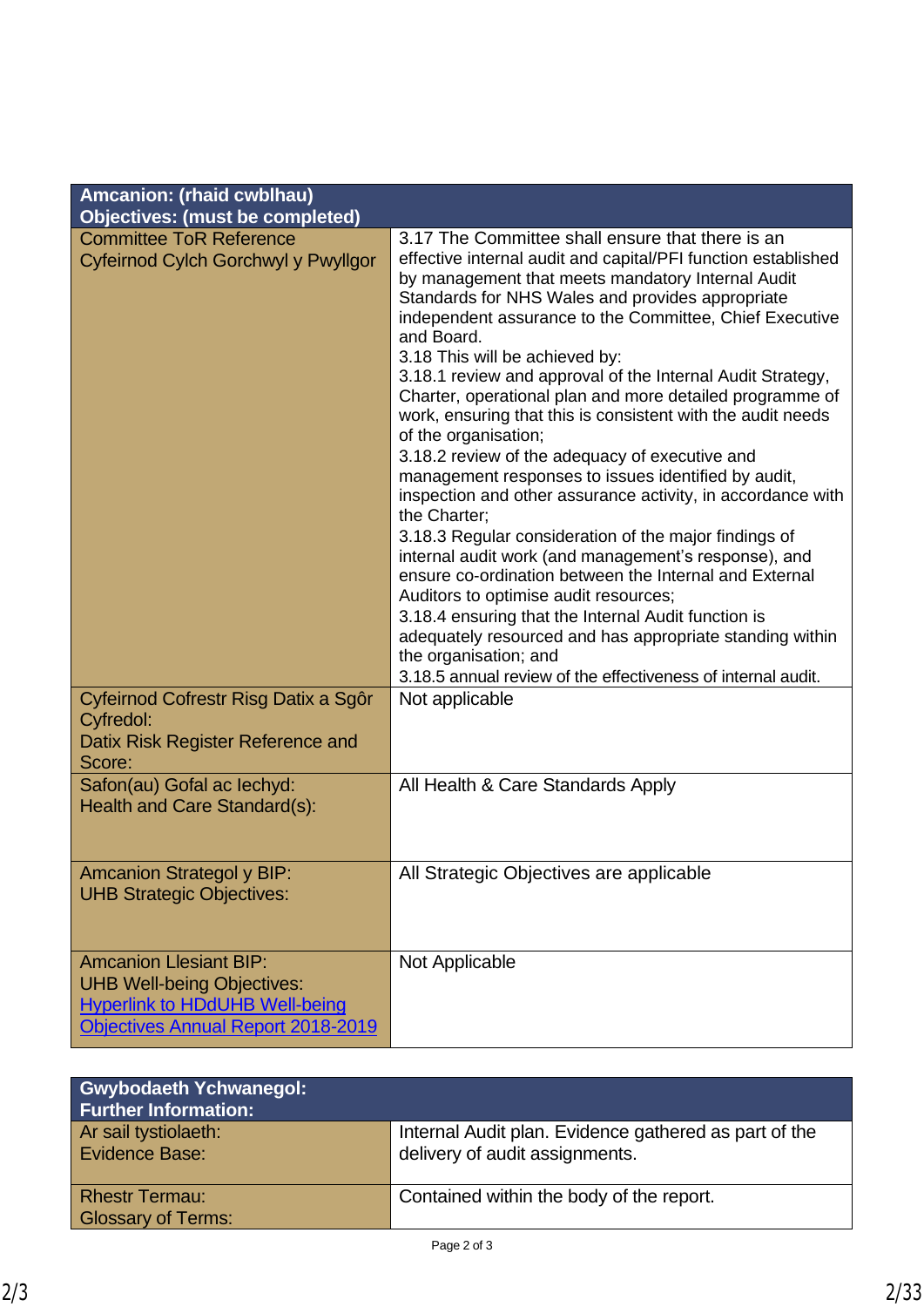| Partion / Pwyllgorau â ymgynhorwyd   | Executive Directors and Senior managers relevant to |
|--------------------------------------|-----------------------------------------------------|
| ymlaen llaw y Pwyllgor Archwilio a   | the individual audits.                              |
| Sicrwydd Risg:                       | <b>Board Secretary.</b>                             |
| Parties / Committees consulted prior | <b>ARAC Chair.</b>                                  |
| to Audit and Risk Assurance          |                                                     |
| Committee:                           |                                                     |

| <b>Effaith: (rhaid cwblhau)</b><br>Impact: (must be completed) |                |
|----------------------------------------------------------------|----------------|
| Ariannol / Gwerth am Arian:<br><b>Financial / Service:</b>     | Not applicable |
| Ansawdd / Gofal Claf:<br><b>Quality / Patient Care:</b>        | Not applicable |
| Gweithlu:<br>Workforce:                                        | Not applicable |
| Risg:<br>Risk:                                                 | Not applicable |
| Cyfreithiol:<br>Legal:                                         | Not applicable |
| Enw Da:<br><b>Reputational:</b>                                | Not applicable |
| Gyfrinachedd:<br>Privacy:                                      | Not applicable |
| Cydraddoldeb:<br>Equality:                                     | Not applicable |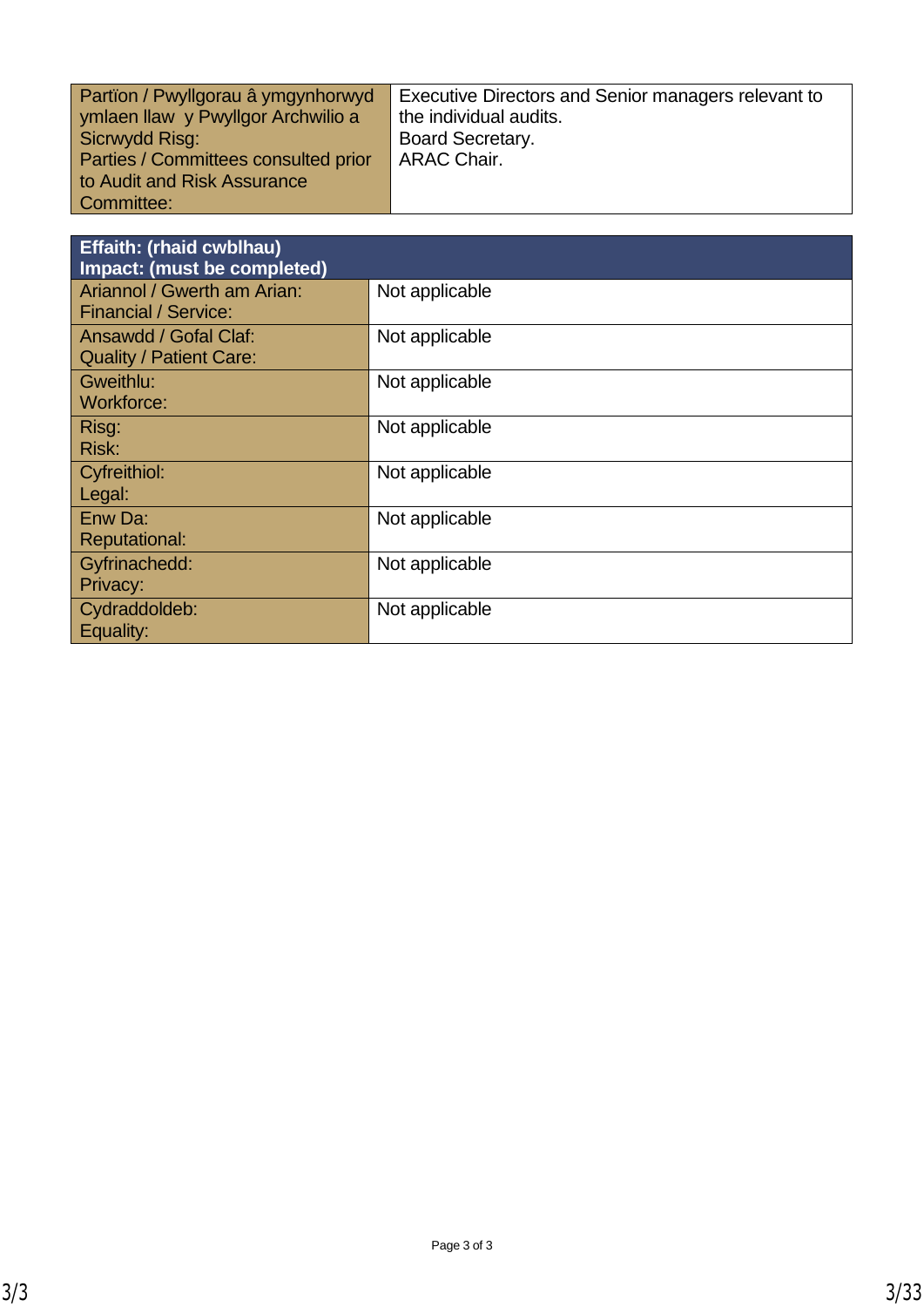# Annual Internal Audit Plan: Internal Audit Charter April 2022

Hywel Dda University Health Board



Partneriaeth Cydwasanaethau sanaethau Archwilio a Sicrwydd **Shared Services** 



**Bwrdd lechyd Prifysgol** Hywel Dda **University Health Board** 

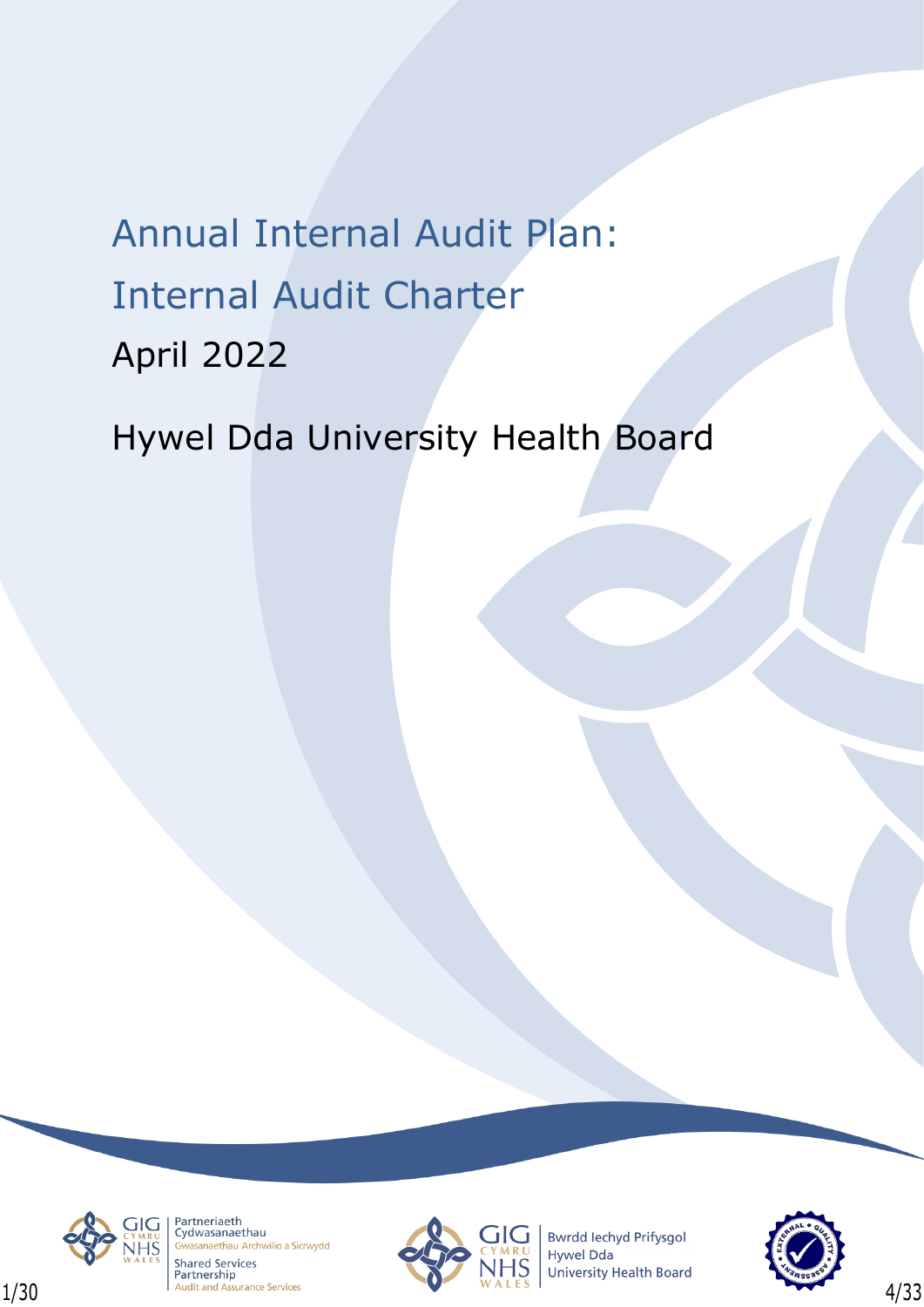## **Contents**

| 1.  |                                                      |  |
|-----|------------------------------------------------------|--|
| 1.1 |                                                      |  |
| 2.  |                                                      |  |
| 2.1 | Link to the Public Sector Internal Audit Standards 4 |  |
| 2.2 | Risk based internal audit planning approach 4        |  |
| 2.3 | Link to the Health Board's systems of assurance 6    |  |
| 2.4 |                                                      |  |
| 3.  |                                                      |  |
| 4.  |                                                      |  |
| 4.1 |                                                      |  |
| 4.2 |                                                      |  |
| 5.  |                                                      |  |
| 6.  |                                                      |  |
|     |                                                      |  |
|     | Appendix B: Key performance indicators (KPI)  17     |  |
|     |                                                      |  |

#### Disclaimer notice - please note

This audit report has been prepared for internal use only. Audit and Assurance Services reports are prepared in accordance with the agreed audit brief and the Audit Charter, as approved by the Audit & Risk Assurance Committee.

Audit reports are prepared by the staff of the NHS Wales Audit and Assurance Services and addressed to Independent Members or officers including those designated as Accountable Officer. They are prepared for the sole use of the Hywel Dda University Health Board and no responsibility is taken by the Audit and Assurance Services Internal Auditors to any director or officer in their individual capacity, or to any third party.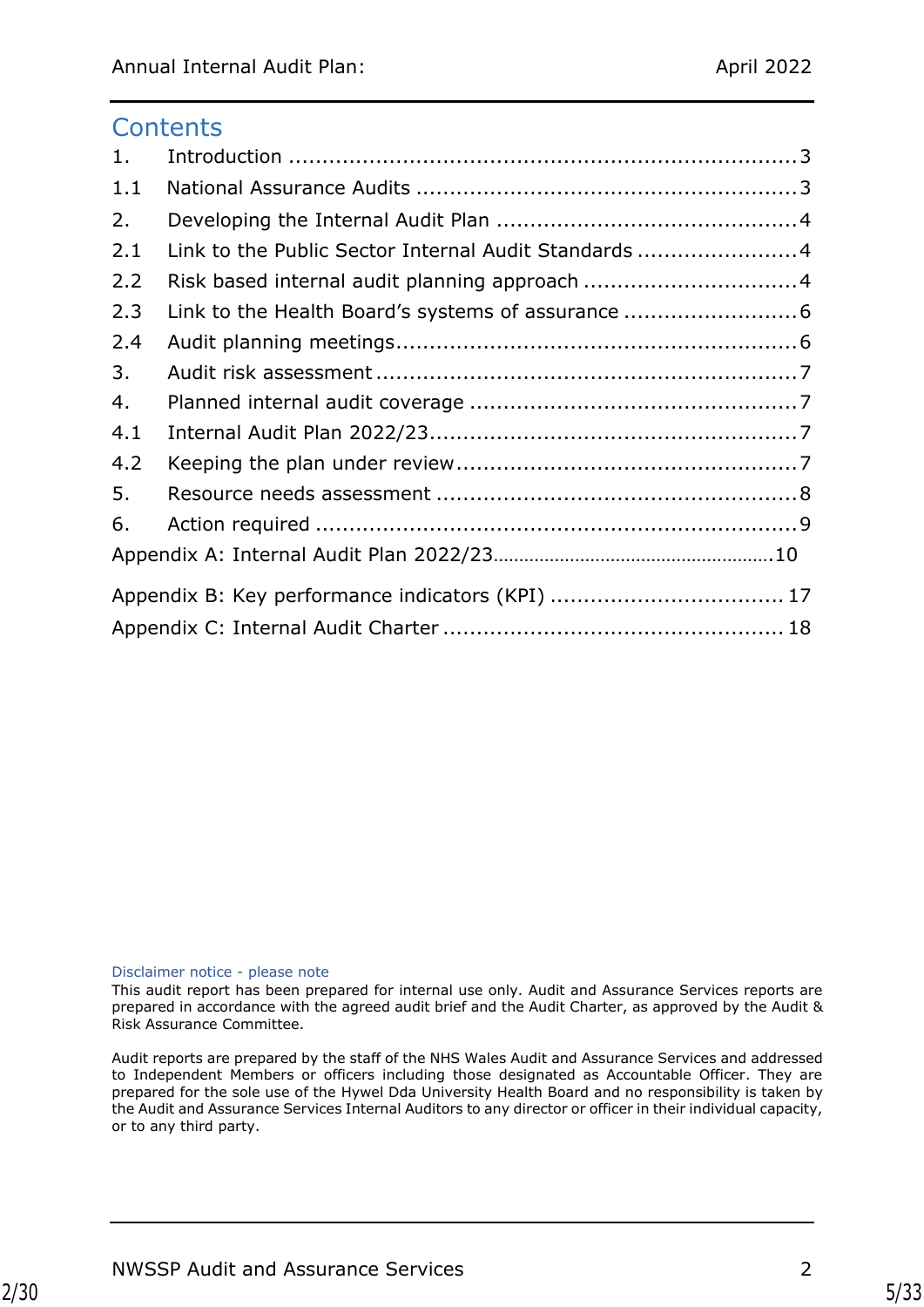# <span id="page-5-0"></span>1. Introduction

This document sets out the Internal Audit Plan for 2022/23 (the Plan) detailing the audits to be undertaken and an analysis of the corresponding resources. It also contains the Internal Audit Charter which defines the over-arching purpose, authority and responsibility of Internal Audit and the Key Performance Indicators for the service.

The Accountable Officer (the Health Board Chief Executive) is required to certify, in the Annual Governance Statement, that they have reviewed the effectiveness of the organisation's governance arrangements, including the internal control systems, and provide confirmation that these arrangements have been effective, with any qualifications as necessary including required developments and improvement to address any issues identified.

The purpose of Internal Audit is to provide the Accountable Officer and the Board, through the Audit & Risk Assurance Committee, with an independent and objective annual opinion on the overall adequacy and effectiveness of the organisation's framework of governance, risk management, and control. The opinion should be used to inform the Annual Governance Statement.

Additionally, the findings and recommendations from internal audit reviews may be used by Health Board management to improve governance, risk management, and control within their operational areas.

The Public Sector Internal Audit Standards (the Standards) require that 'The risk-based plan must take into account the requirement to produce an annual internal audit opinion and the assurance framework. It must incorporate or be linked to a strategic or high-level statement of how the internal audit service will be delivered in accordance with the internal audit charter and how it links to the organisational objectives and priorities.'

Accordingly, this document sets out the risk-based approach and the Plan for 2022/23. The Plan will be delivered in accordance with the Internal Audit Charter and the agreed KPIs which are monitored and reported to you. All internal audit activity will be provided by Audit & Assurance Services, a part of NHS Wales Shared Services Partnership (NWSSP).

## <span id="page-5-1"></span>1.1 National Assurance Audits

The proposed Plan includes assurance audits on some services that are provided by DHCW, NWSSP, WHSSC and EASC on behalf of NHS Wales. These audits will be included in Appendix A when agreed formally. These audits are part of the risk-based programme of work for DHCW, NWSSP and Cwm Taf Morgannwg UHB (for WHSSC and EASC) but the results, as in previous years, are reported to the relevant Health Boards and Trusts and are used to inform the overall annual Internal Audit opinion for those organisations.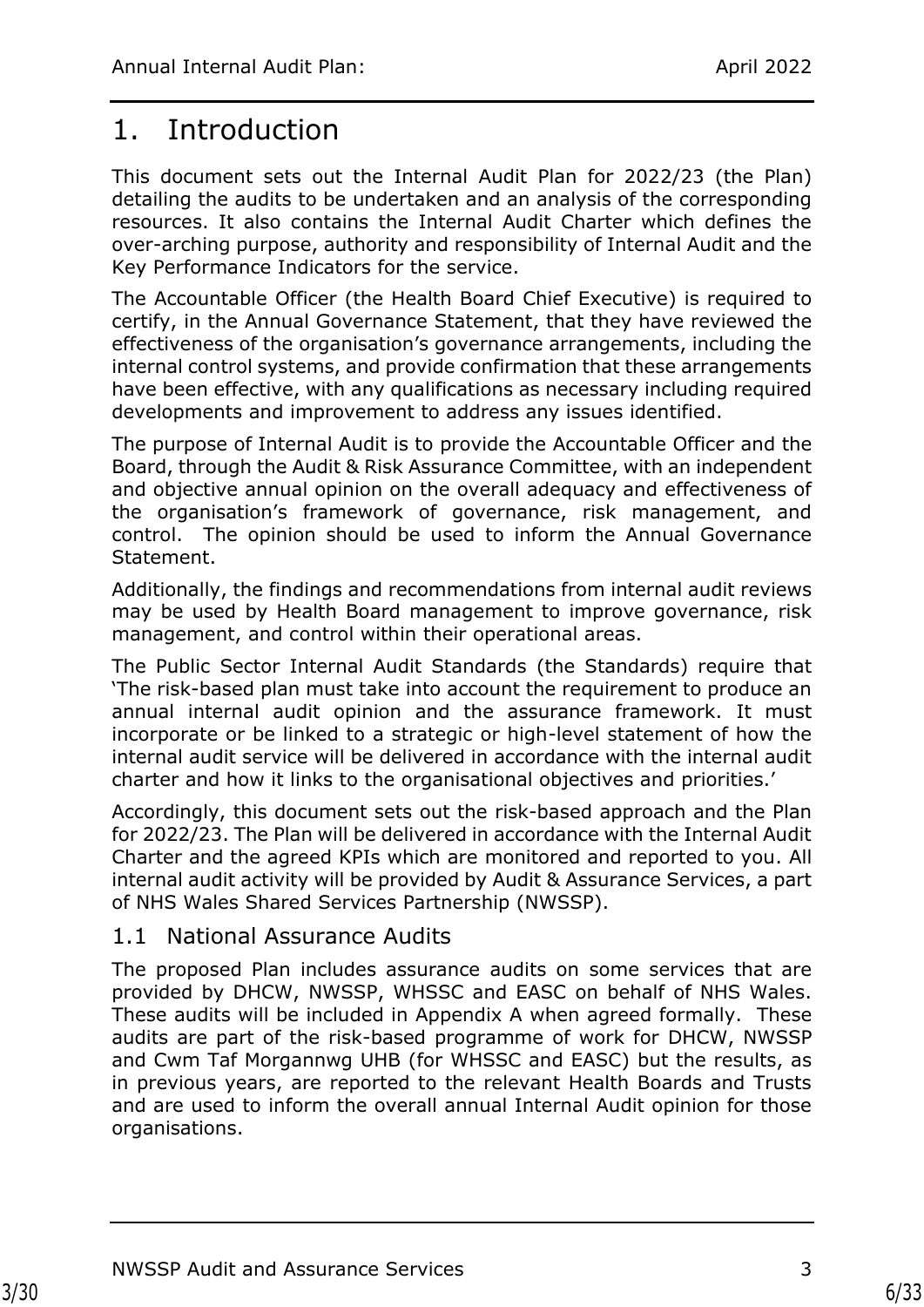# <span id="page-6-0"></span>2. Developing the Internal Audit Plan

## <span id="page-6-1"></span>2.1 Link to the Public Sector Internal Audit Standards

The Plan has been developed in accordance with Standard 2010 – Planning, to enable the Head of Internal Audit to meet the following key objectives:

- the need to establish risk-based plans to determine the priorities of the internal audit activity, consistent with the organisation's goals;
- provision to the Accountable Officer of an overall independent and objective annual opinion on the organisation's governance, risk management, and control, which will in turn support the preparation of the Annual Governance Statement;
- audits of the organisation's governance, risk management, and control arrangements which afford suitable priority to the organisation's objectives and risks;
- improvement of the organisation's governance, risk management, and control arrangements by providing line management with recommendations arising from audit work;
- confirmation of the audit resources required to deliver the Internal Audit Plan;
- effective co-operation with Audit Wales as external auditor and other review bodies functioning in the organisation; and
- provision of both assurance (opinion based) and consulting engagements by Internal Audit.

## <span id="page-6-2"></span>2.2 Risk based internal audit planning approach

Our risk-based planning approach recognises the need for the prioritisation of audit coverage to provide assurance on the management of key areas of risk, and our approach addresses this by considering:

- the organisation's risk assessment and maturity;
- the organisation's response to key areas of governance, risk management and control;
- the previous years' internal audit activities; and
- the audit resources required to provide a balanced and comprehensive view.

Our planning takes into account the NHS Wales Planning Framework and other NHS Wales priorities and is mindful of significant national changes that are taking place, in particular the ongoing impact of COVID-19 and the significant backlog in NHS treatment. In addition, the plan aims to reflect the significant local changes occurring as identified through the Integrated Medium-Term Plan (IMTP) and Annual Plan and other changes within the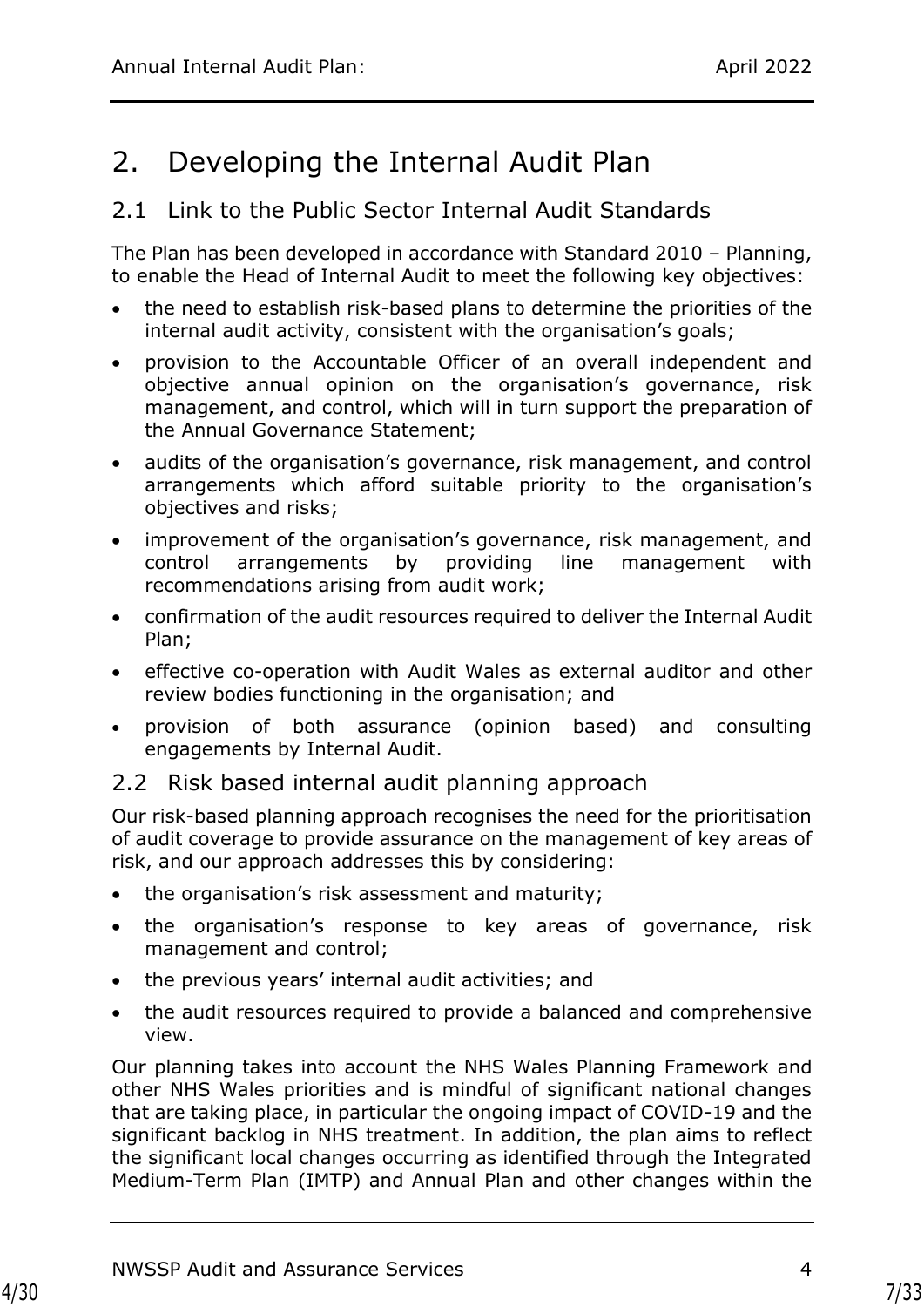organisation, assurance needs, identified concerns from our discussions with management, and emerging risks.

We will ensure that the plan remains fit for purpose by recommending changes where appropriate and reacting to any emerging issues throughout the year. Any necessary updates will be reported to the Audit & Risk Assurance Committee in line with the Internal Audit Charter.

While some areas of governance, risk management and control will require annual consideration, our risk-based planning approach recognises that it is not possible to audit every area of an organisation's activities every year. Therefore, our approach identifies auditable areas (the audit universe). The risk associated with each auditable area is assessed and this determines the appropriate frequency for review.

In addition, we will, if requested, also agree a programme of work through both the Board Secretaries and Directors of Finance networks. These audits and reviews may be undertaken across all NHS bodies or a particular subset, for example at Health Boards only.

Therefore, our audit plan is made up of a number of key components:

1) Consideration of key governance and risk areas: We have identified a number of areas where an annual consideration supports the most efficient and effective delivery of an annual opinion. These cover the Governance and Board Assurance Framework, Risk Management, Clinical Governance and Quality, Financial Sustainability, Performance Monitoring & Management and an overall IM&T assessment. In each case we anticipate a short overview to establish the arrangements in place including any changes from the previous year with detailed testing or further work where required.

2) Organisation based audit work – this covers key risks and priorities from the Board Assurance Framework and the Corporate Risk Register together with other auditable areas identified and prioritised through our planning approach. This work combines elements of governance and risk management with the controls and processes put in place by management to effectively manage the areas under review.

3) Follow up: this is follow-up work on previous limited and no assurance reports as well as other high priority recommendations. Our work here also links to the organisation's recommendation tracker and considers the impact of their implementation on the systems of governance and control.

4) Work agreed with the Board Secretaries, Directors of Finance, other executive peer groups, or Audit & Risk Assurance Committee Chairs in response to common risks faced by a number of organisations. This may be advisory work in order to identify areas of best practice or shared learning.

5) The impact of audits undertaken at other NHS Wales bodies that impacts on the Health Board, namely NHS Wales Shared Services Partnership (NWSSP), Digital Health and Care Wales (DHCW), WHSSC and EASC.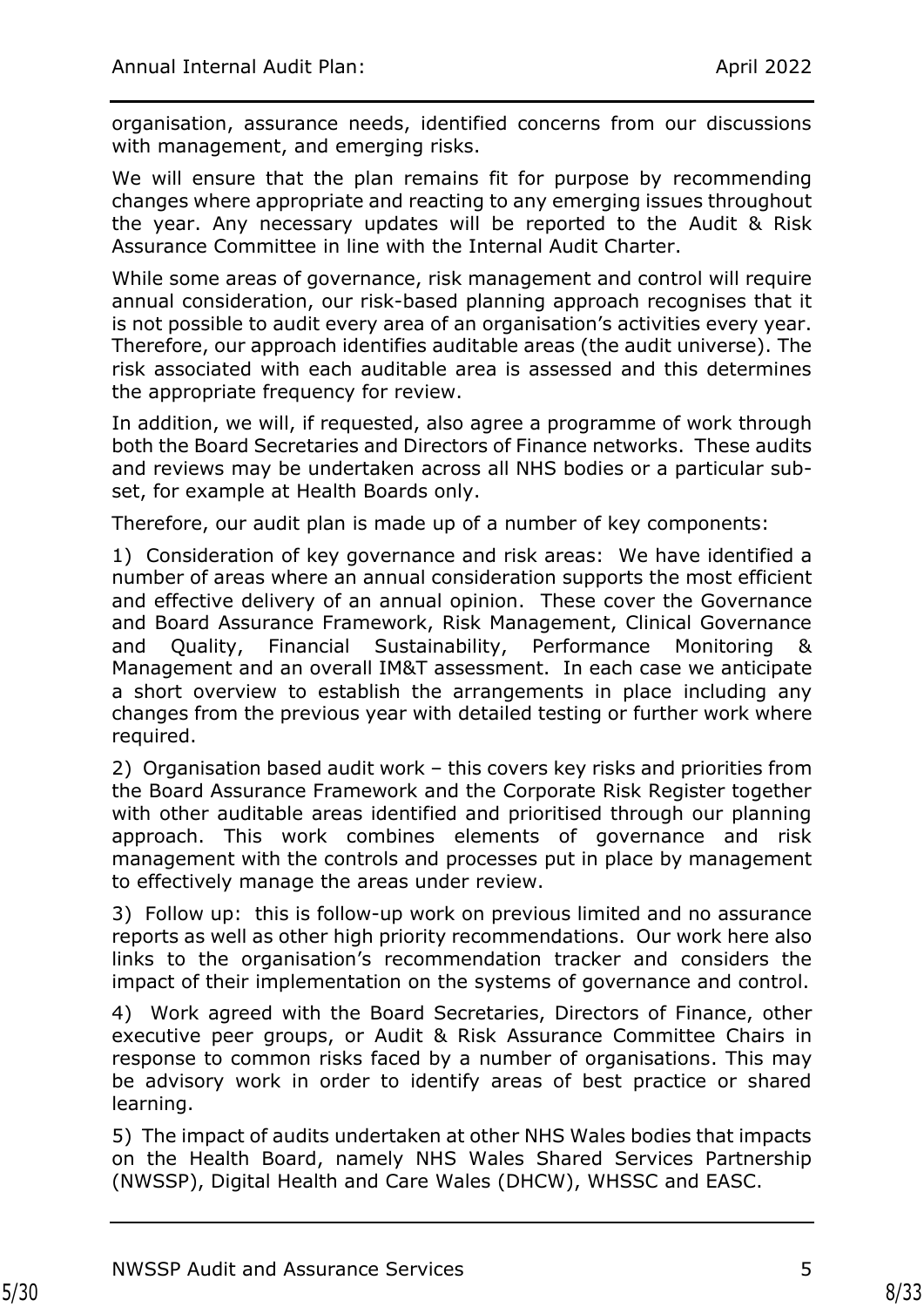6) Where appropriate, Integrated Audit & Assurance Plans will be agreed for major capital and transformation schemes and charged for separately. Health bodies are able to add a provision for audit and assurance costs into the Final Business Case for major capital bids.

These components are designed to ensure that our internal audit programmes comply with all of the requirements of the Standards, supports the maximisation of the benefits of being an all-NHS Wales wide internal audit service, and allows us to respond in an agile way to requests for audit input at both an all-Wales and organisational level.

## <span id="page-8-0"></span>2.3 Link to the Health Board's systems of assurance

The risk based internal audit planning approach integrates with the Health Board's systems of assurance; therefore, we have considered the following:

- a review of the Board's vision, values and forward priorities as outlined in the Annual Plan and three year Integrated Medium Term Plan (IMTP);
- an assessment of the Health Board's governance and assurance arrangements and the contents of the corporate risk register;
- risks identified in papers to the Board and its Committees (in particular the Audit & Risk Assurance Committee and the Quality and Safety Committee);
- key strategic risks identified within the corporate risk register and assurance processes;
- discussions with Executive Directors regarding risks and assurance needs in areas of corporate responsibility;
- cumulative internal audit knowledge of governance, risk management, and control arrangements (including a consideration of past internal audit opinions);
- new developments and service changes;
- legislative requirements to which the organisation is required to comply;
- planned audit coverage of systems and processes provided through NWSSP, DHCW, WHSSC and EASC;
- work undertaken by other supporting functions of the Audit & Risk Assurance Committee including Local Counter-Fraud Services (LCFS) and the Post-Payment Verification Team (PPV) where appropriate;
- work undertaken by other review bodies including Audit Wales and Healthcare Inspectorate Wales (HIW); and
- coverage necessary to provide assurance to the Accountable Officer in support of the Annual Governance Statement.

## <span id="page-8-1"></span>2.4 Audit planning meetings

In developing the Plan, in addition to consideration of the above, the Head of Internal Audit has met and spoken with a number of Health Board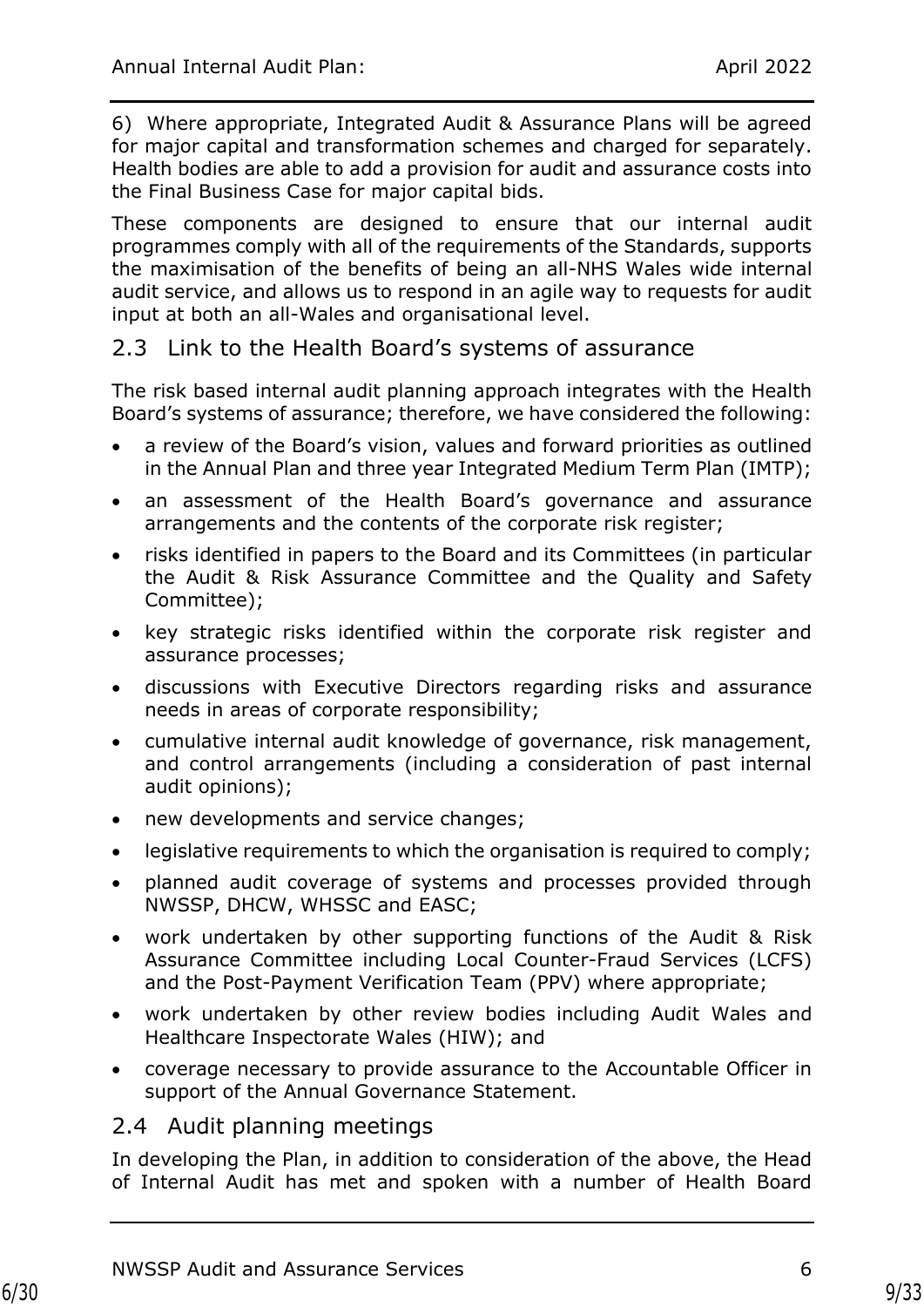Executives and Independent members to discuss current areas of risk and related assurance needs. Meetings have been held, and planning information shared, with the Health Board's Executive team and the Chair of the Audit & Risk Assurance Committee.

The Plan has been provided to the Health Board to ensure that Internal Audit's focus is best targeted to areas of risk.

## <span id="page-9-0"></span>3. Audit risk assessment

The prioritisation of audit coverage across the audit universe is based on both our and the organisation's assessment of risk and assurance requirements as defined in the Board Assurance Framework and Corporate Risk Register.

The maturity of these risk and assurance systems allows us to consider both inherent risk (impact and likelihood) and mitigation (adequacy and effectiveness of internal controls). Our assessment also takes into account corporate risk, materiality or significance, system complexity, previous audit findings, and potential for fraud.

# <span id="page-9-1"></span>4. Planned internal audit coverage

#### <span id="page-9-2"></span>4.1 Internal Audit Plan 2022/23

The Plan is set out in Appendix A and identifies the audit assignments, lead executive officers, outline scopes, and proposed timings. It is structured under the six components referred to in section 2.2.

Where appropriate the Plan makes cross reference to key strategic risks identified within the corporate risk register and related systems of assurance together with the proposed audit response within the outline scope.

The scope, objectives and audit resource requirements and timing will be refined in each area when developing the audit scope in discussion with the responsible executive director(s) and operational management.

The scheduling takes account of the optimum timing for the performance of specific assignments in discussion with management, and Audit Wales requirements if appropriate.

The Audit & Risk Assurance Committee will be kept appraised of performance in delivery of the Plan, and any required changes, through routine progress reports to each Committee meeting.

The majority of the audit work will be undertaken by our regionally based teams with support from our national Capital & Estates team, in terms of capital audit and estates assurance work, and from our IM&T team, in terms of Information Governance, IT security and Digital work.

#### <span id="page-9-3"></span>4.2 Keeping the plan under review

Our risk assessment and resulting Plan is limited to matters emerging from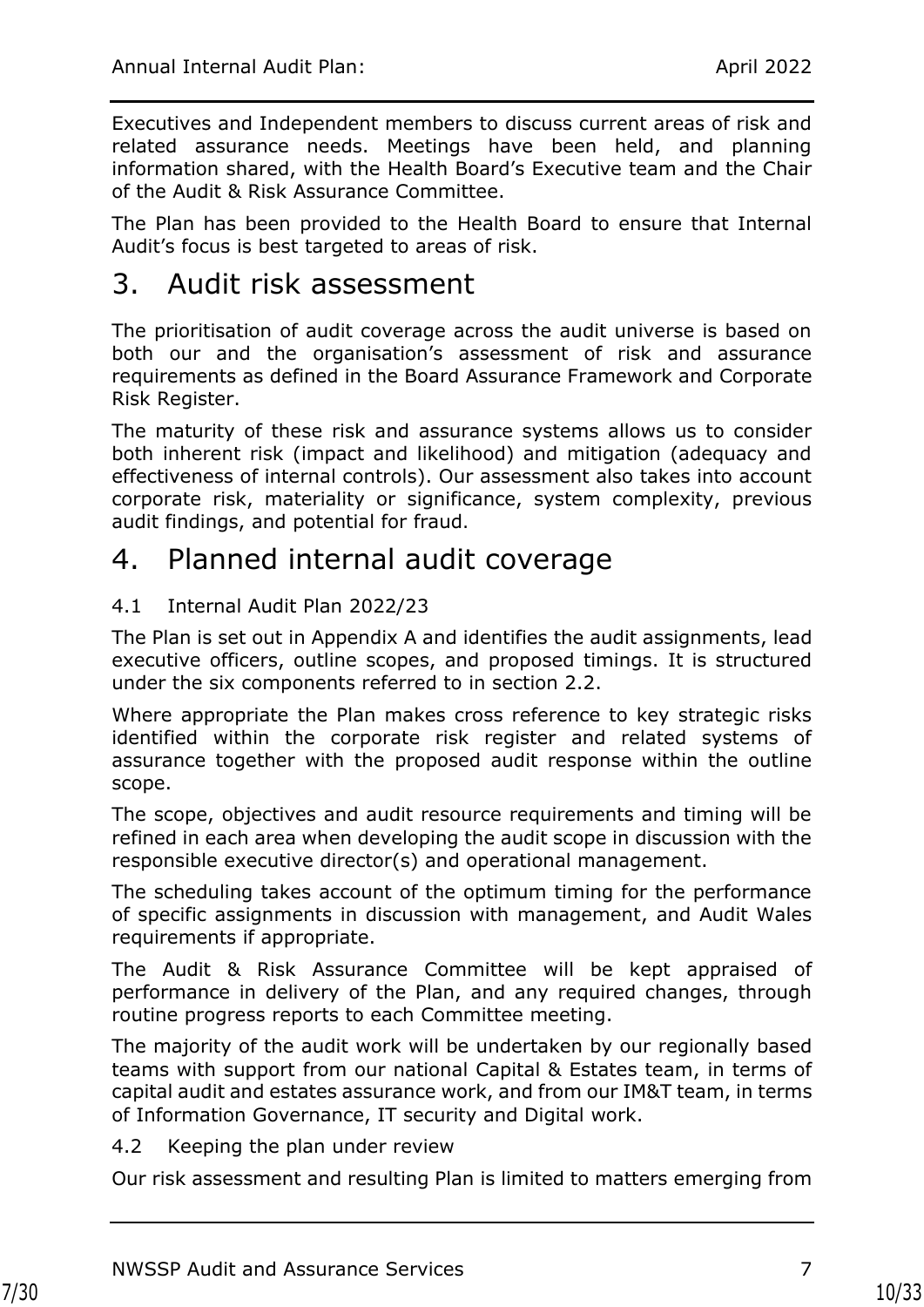the planning processes indicated above.

Audit & Assurance Services is committed to ensuring its service focuses on priority risk areas, business critical systems, and the provision of assurance to management across the medium term and in the operational year ahead. As in any given year, our Plan will be kept under review and may be subject to change to ensure it remains fit for purpose. We are particularly mindful of the level of uncertainty that currently exists with regards to the ongoing impact of and recovery from the COVID-19 pandemic. At this stage, it is not clear how the pandemic will affect the delivery of the Plan over the coming year. To this end, the need for flexibility and a revisit of the focus and timing of the proposed work will be necessary at some point during the year.

Consistent with previous years, and in accordance with best professional practice, an unallocated contingency provision has been retained in the Plan to enable Internal Audit to respond to emerging risks and priorities identified by the Executive Management Team or Audit & Risk Assurance Committee and endorsed by the Audit & Risk Assurance Committee. Any changes to the Plan will be based upon consideration of risk and need and will be presented to the Audit & Risk Assurance Committee for approval.

Regular liaison with Audit Wales as your External Auditor will take place to coordinate planned coverage and ensure optimum benefit is derived from the total audit resource.

## <span id="page-10-0"></span>5. Resource needs assessment

The plan has been put together on the basis of the planning process described in this document. The plan includes sufficient audit work to be able to give an annual Head of Internal Audit Opinion in line with the requirements of Standard 2450 – Overall Opinions.

Audit & Assurance Services confirms that it has the necessary resources to deliver the agreed plan.

Provision has also been made for other essential audit work including planning, management, reporting and follow-up.

If additional work, support or further input necessary to deliver the plan is required during the year over and above the total indicative resource requirement a fee may be charged. Any change to the plan will be based upon consideration of risk and need and presented to the Audit & Risk Assurance Committee for approval.

The Standards enable Internal Audit to provide consulting services to management. The commissioning of these additional services by the Health Board, unless already included in the plan, is discretionary. Accordingly, a separate fee may need to be agreed for any additional work.

Under the approach we have adopted since the formation of NWSSP we charge for the specialist Capital & Estates work delivered as a part of the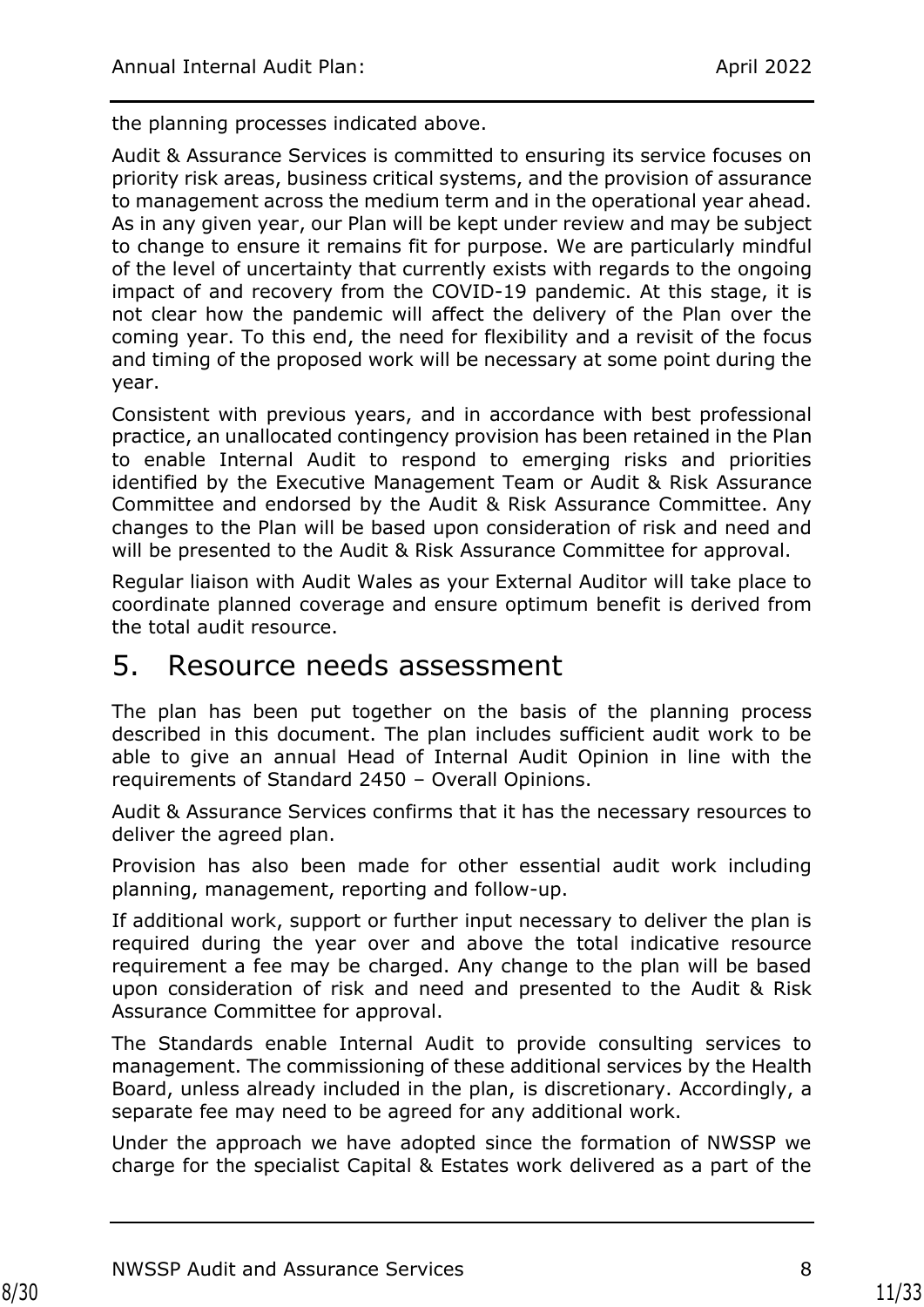agreed plan. For 2022/23, this additional charge is £33,073. In addition, capital audit work in relation to any separately agreed Integrated Audit & Assurance Plans will be included within the respective business case submission and then charged for separately.

# <span id="page-11-0"></span>6. Action required

The Audit & Risk Assurance Committee is invited to consider the Internal Audit Plan for 2022/23 and:

- approve the Internal Audit Plan for 2022/23;
- approve the Internal Audit Charter; and
- note the associated Internal Audit resource requirements and Key Performance Indicators.

James Johns

Head of Internal Audit NHS Wales Shared Services Partnership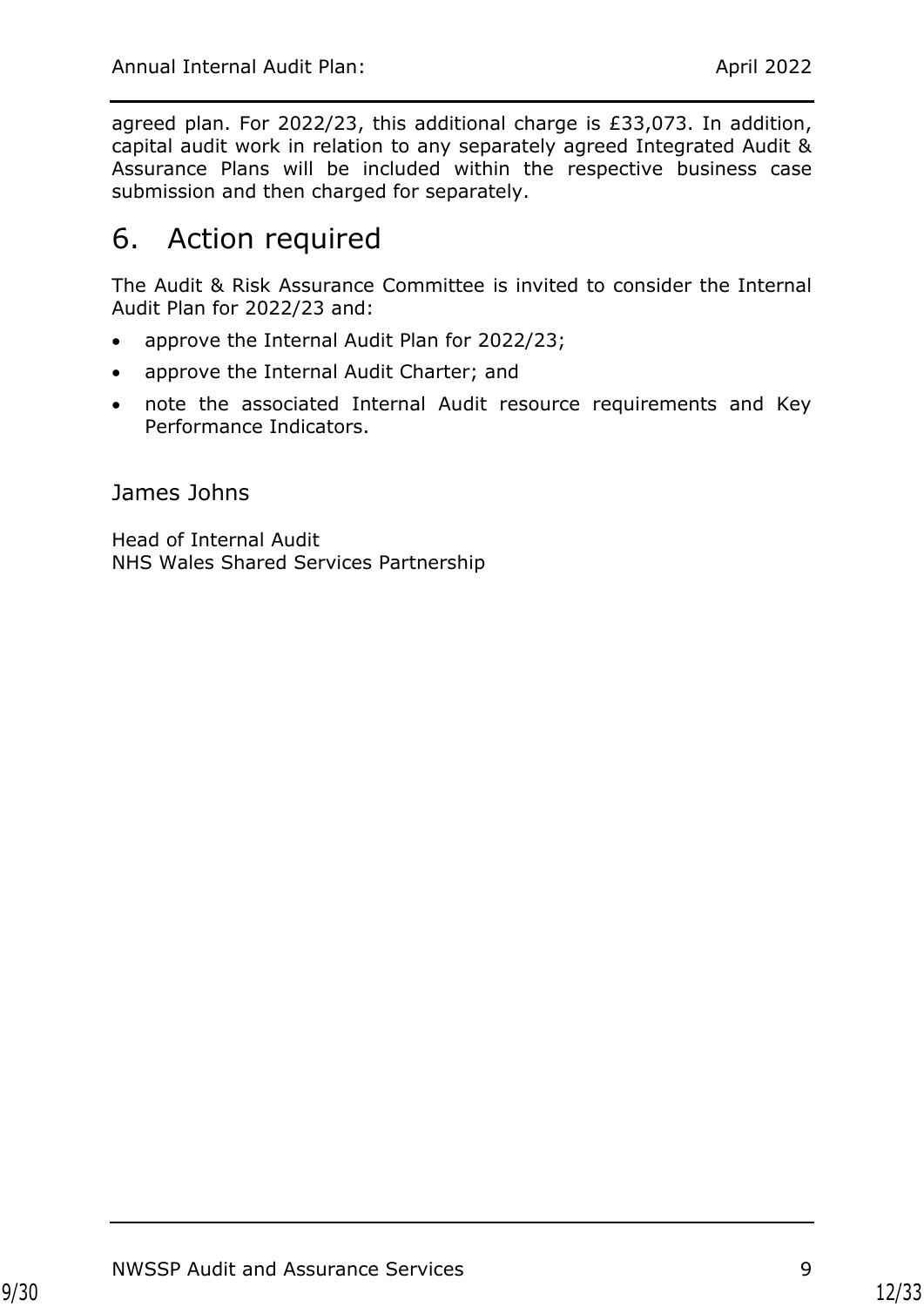## Appendix A: Internal Audit Plan 2022/2023

| <b>Planned output</b>                      | <b>Audit</b><br><b>Ref</b> | <b>Corporate</b><br><b>Risk</b><br><b>Register</b> | <b>Outline Scope</b>                                                                                            | <b>Executive Lead</b>                                  | <b>Outline</b><br><b>Timing</b> |
|--------------------------------------------|----------------------------|----------------------------------------------------|-----------------------------------------------------------------------------------------------------------------|--------------------------------------------------------|---------------------------------|
| Annual Governance Statement                | N/A                        | N/A                                                | To provide commentary on key<br>aspects of Board Governance to<br>underpin the completion of the<br>statement.  | <b>Board Secretary</b>                                 | Q4                              |
| Public Inquiry preparedness                | $\mathbf{1}$               |                                                    | Review arrangements for health<br>Board's preparedness for inquiry                                              | <b>Board Secretary</b>                                 | Q1/2                            |
| Quality and Safety Governance<br>Framework | 2                          | 1195                                               | Review updated Quality & Safety<br>Governance arrangements at<br>operational levels across the Health<br>Board. | Director of Nursing<br>Quality & Patient<br>Experience | Q <sub>2</sub>                  |
| Discharge Management                       | $\overline{3}$             |                                                    | Review systems in place for patient<br>discharges including actions since<br>previous audit review.             | Director of<br>Operations                              | Q2/3                            |
| Service reset & recovery                   | 4                          | 1197                                               | Review plans for service reset and<br>recovery.                                                                 | Director of<br>Operations                              | Q <sub>2</sub>                  |
| <b>Workforce Strategies</b>                | 5                          | 1196/1219                                          | Review implementation of workforce<br>strategies including Recruitment,<br>Retention and staffing models.       | Director of<br>Workforce & OD                          | Q <sub>2</sub> /3               |
| <b>Agency Nursing</b>                      | 6                          |                                                    | Review systems in place for the<br>management and control of agency<br>use.                                     | Director of<br>Workforce & OD                          | Q <sub>2</sub>                  |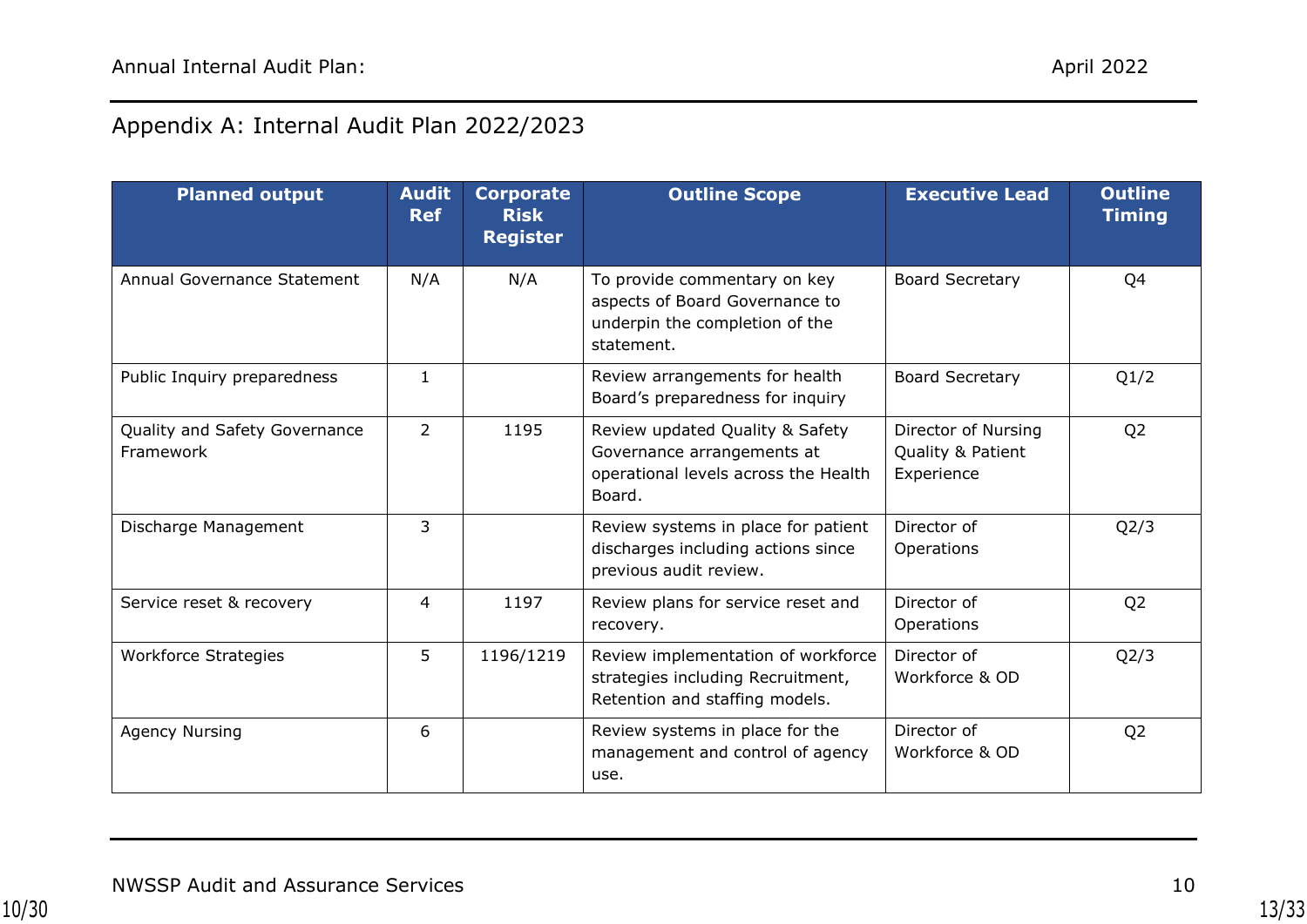| Rostering                                            | $\overline{7}$ | 1219   | To assess the application of the<br>health board's rostering processes<br>to ensure the effective deployment<br>of the workforce.   | Director of<br>Workforce & OD                           | Q <sub>3</sub> /4 |
|------------------------------------------------------|----------------|--------|-------------------------------------------------------------------------------------------------------------------------------------|---------------------------------------------------------|-------------------|
| Overpayment of Salary                                | 8              |        | Review the underpinning systems<br>and reasons behind overpayments.                                                                 | Director of<br>Workforce & OD                           | Q1/2              |
| <b>Financial Management</b>                          | 9              | 1296/7 | Review the arrangements for the<br>financial planning and management.                                                               | Director of Finance                                     | Q2/3              |
| Continuing Health Care                               | 10             |        | Review of the management of key<br>risks with continuing healthcare.                                                                | Director of Primary,<br>Community and<br>Long Term Care | Q <sub>3</sub>    |
| Directorate Governance -<br>Withybush                | 11             |        | Review governance arrangements<br>and the management of a sample of<br>key risks and systems.                                       | Director of<br>Operations                               | Q1/2              |
| Directorate Governance -<br>Glangwili (Carmarthen)   | 12             |        | Review governance arrangements<br>and the management of a sample of<br>key risks and systems.                                       | Director of<br>Operations                               | Q1/2              |
| Records Management                                   | 13             | 1335   | Review the UHB organisational<br>strategic approach for records<br>management including plans for<br>improvement and modernisation. | Director of<br>Operations                               | Q4                |
| <b>Individual Patient Funding</b><br>requests (IPFR) | 14             |        | Review controls for the<br>management of key risks areas                                                                            | <b>Medical Director</b>                                 | Q2/3              |
| Commissioning (Mental Health)                        | 15             |        | Review controls of the management<br>for key risks areas                                                                            | Director of<br>Operations                               | Q <sub>3</sub>    |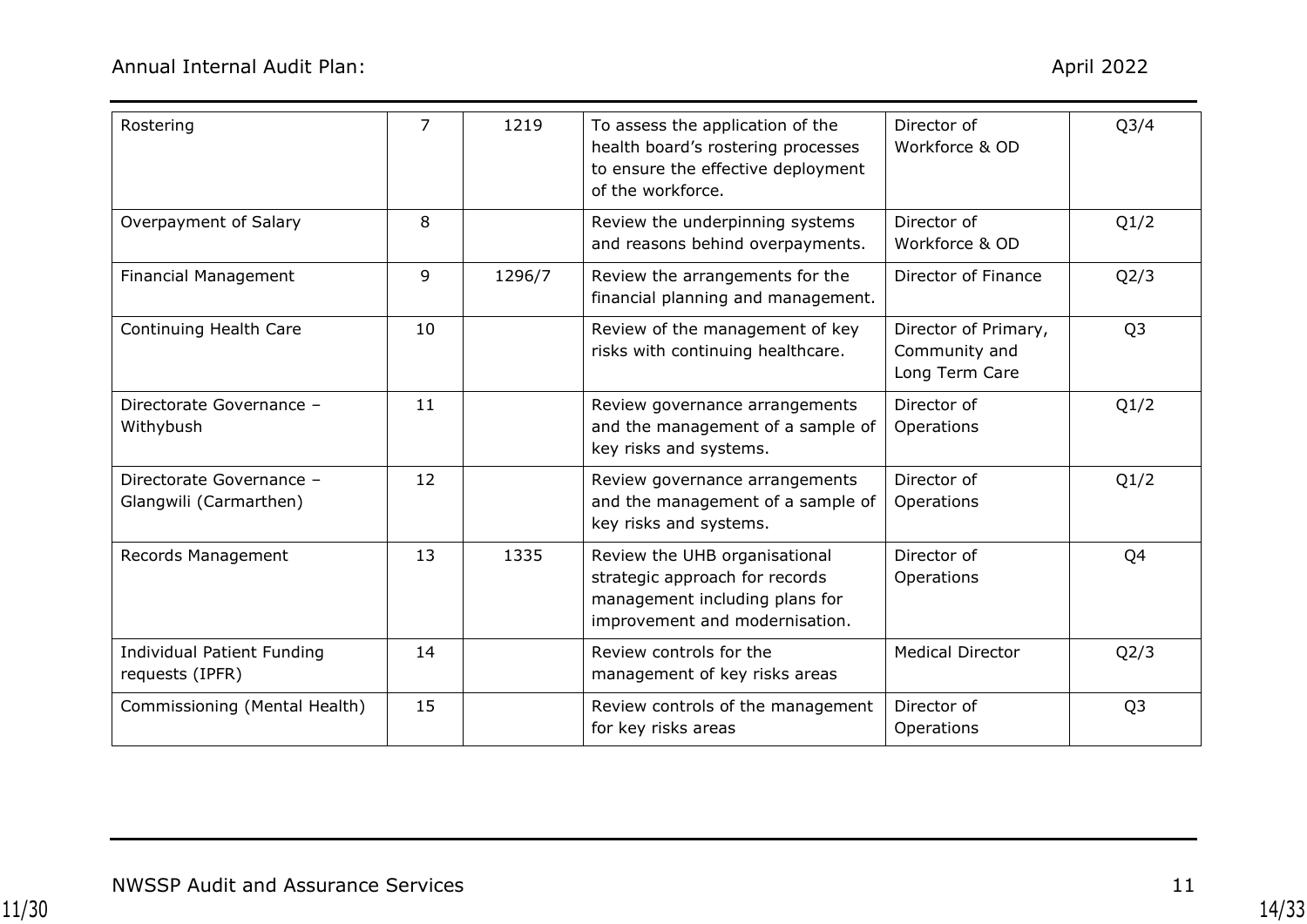| Safety Indicators         | 16 | 1195 | Review arrangements for reporting<br>and monitoring indicators.                                                                | Director of Nursing<br>Quality & Patient<br>Experience | Q <sub>3</sub>    |
|---------------------------|----|------|--------------------------------------------------------------------------------------------------------------------------------|--------------------------------------------------------|-------------------|
| <b>Patient Experience</b> | 17 | 1184 | Review arrangements improving<br>patient experience and utilising<br>feedback.                                                 | Director of Nursing<br>Quality & Patient<br>Experience | Q <sub>3</sub>    |
| Lessons learned           | 18 | 1195 | Review arrangements for learning<br>and taking actions as a result of<br>incidents, claims, complains and<br>other indicators. | Director of Nursing<br>Quality & Patient<br>Experience | Q <sub>3</sub>    |
| Falls                     | 19 | 1195 | Review arrangements across the<br>UHB for the management of falls.                                                             | Director of Nursing<br>Quality & Patient<br>Experience | Q1/2              |
| Job planning              | 20 |      | Review improvements in Job<br>Planning since the previous Internal<br>Audit review.                                            | <b>Medical Director</b>                                | Q <sub>3</sub> /4 |
| <b>Public Health</b>      | 21 | 1194 | Review arrangements for achieving<br>Welsh Government targets and<br>delivering planning objectives                            | <b>Public Health</b>                                   | Q4                |
| Fitness for Digital       | 22 | 1196 | Review UHB arrangements for<br>Digital development and maturity.                                                               | Director of Finance                                    | Q <sub>3</sub> /4 |
| <b>Cyber Security</b>     | 23 | 1352 | To review arrangements in place to<br>manage risks associated with Cyber<br>Security.                                          | Director of Finance                                    | Q <sub>2</sub>    |
| IT Infrastructure         | 24 | 1352 | Review the IT Infrastructure across<br>the UHB                                                                                 | Director of Finance                                    | Q1/2              |
| Records Digitisation      | 25 | 1335 | Review progress with Records<br>Digitisation project                                                                           | Director of Finance                                    | Q <sub>3</sub>    |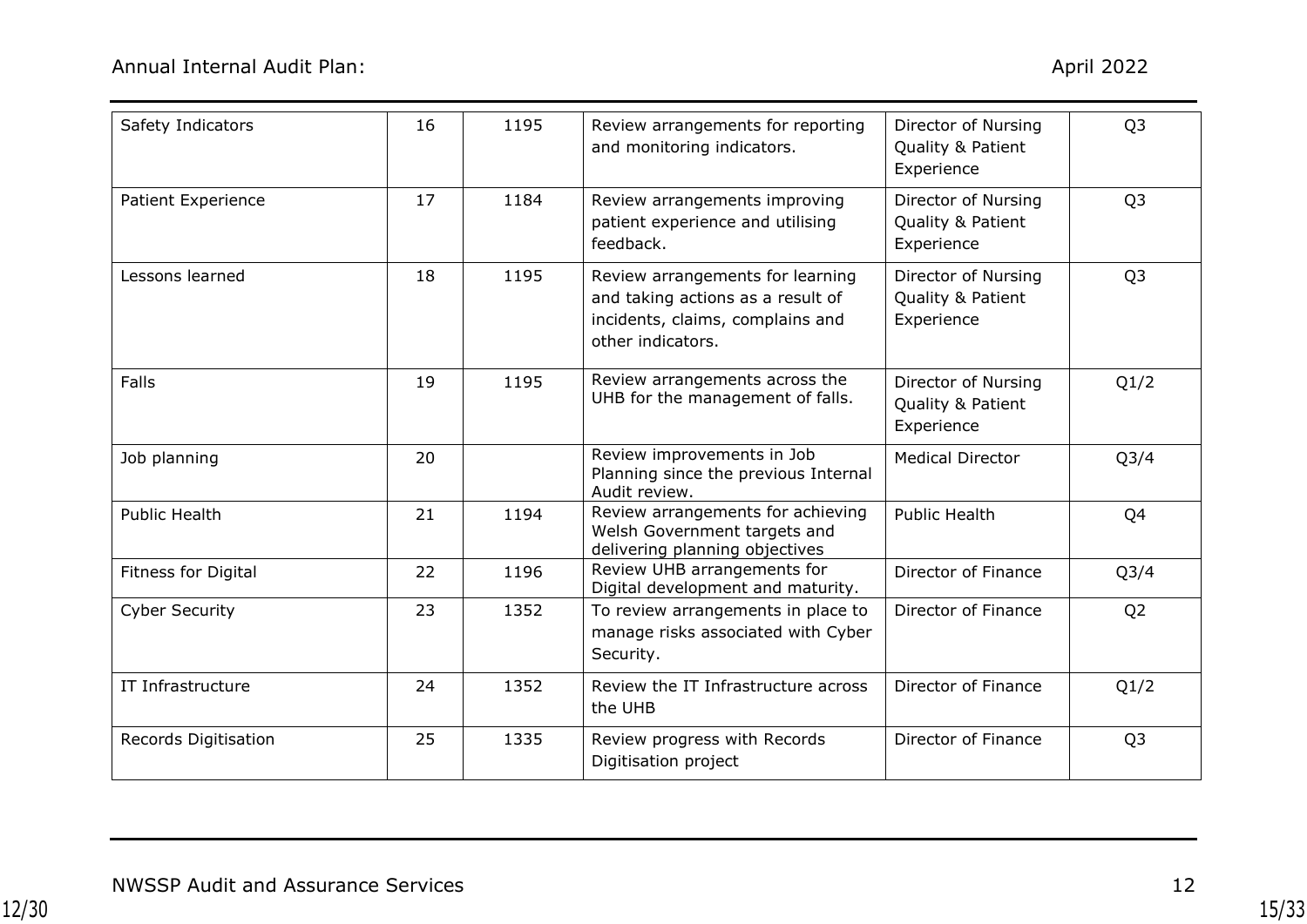| Fire Goverance                                         | 26 | Follow up on Health Boards internal<br>fire governance review to ensure<br>implementation of actions.                                                                                                                                                                                          | Director of<br>Operations                               | Q1/2              |
|--------------------------------------------------------|----|------------------------------------------------------------------------------------------------------------------------------------------------------------------------------------------------------------------------------------------------------------------------------------------------|---------------------------------------------------------|-------------------|
| <b>Accelerated Cluster</b><br>Development              | 27 | Review controls of the management<br>of key risks areas                                                                                                                                                                                                                                        | Director of Primary,<br>Community and<br>Long Term Care | Q <sub>2</sub>    |
| Regional Integrated Fund                               | 28 | Review controls for the<br>management of key risks areas                                                                                                                                                                                                                                       | Director of Primary,<br>Community and<br>Long Term Care | Q2/3              |
| Welsh Language follow up                               | 29 | Follow up                                                                                                                                                                                                                                                                                      | <b>Chief Executive</b><br>Officer                       | Q <sub>2</sub>    |
| Tritech follow up                                      | 30 | Follow up                                                                                                                                                                                                                                                                                      | <b>Medical Director</b>                                 | Q <sub>3</sub>    |
| Non-clinical temporary staffing<br>follow up           | 31 | Follow up                                                                                                                                                                                                                                                                                      | Director Workforce<br>and OD                            | Q <sub>3</sub>    |
| IT WPAS follow up                                      | 32 | Follow up                                                                                                                                                                                                                                                                                      | <b>Finance Director</b>                                 | Q <sub>3</sub>    |
| Prevention of Self Harm follow<br>up                   | 33 | Follow up                                                                                                                                                                                                                                                                                      | Director of Nursing<br>Quality & Patient<br>Experience  | Q <sub>3</sub> /4 |
| Glangwili Hospital - Women and<br>Children Development | 34 | Significant delays continue to be<br>reported at the scheme. It is<br>currently anticipated that this will<br>move the project completion date to<br>June 2023.<br>The review will focus on the<br>management of the construction<br>phase of the project through to<br>delivery and handover. | Director of<br>Operations                               | Q4                |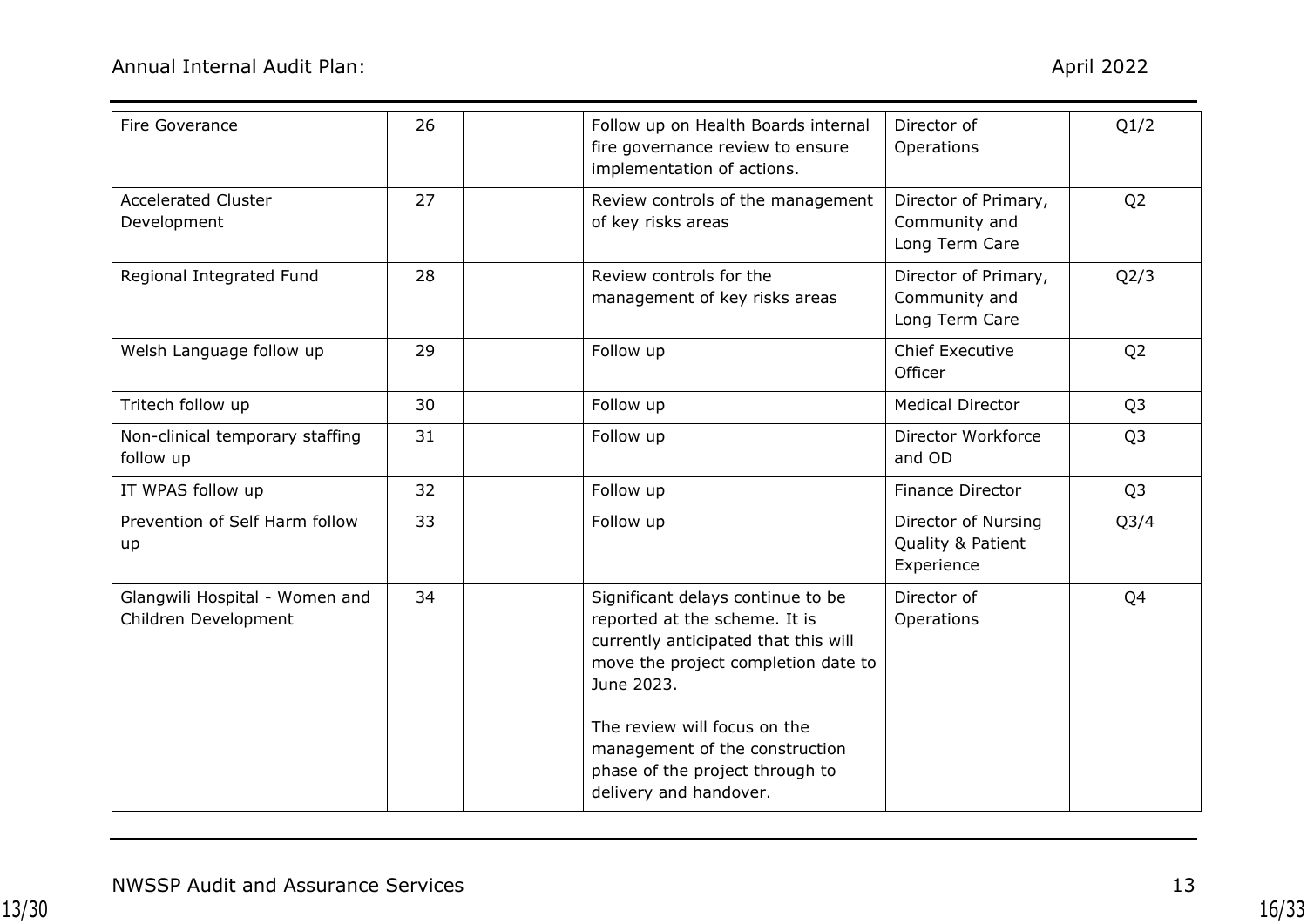| Estates Assurance -<br>Decarbonisation   | 35 | To determine the adequacy of<br>management arrangements to<br>ensure compliance with the Welsh<br>Government decarbonisation<br>strategy, and to provide assurance<br>on capital allocations provided by<br>Welsh Government to address<br>decarbonisation issues across the<br>estate during 2021/22.                                                                                                                                              | Director of<br>Operations                                               | Q <sub>2</sub> |
|------------------------------------------|----|-----------------------------------------------------------------------------------------------------------------------------------------------------------------------------------------------------------------------------------------------------------------------------------------------------------------------------------------------------------------------------------------------------------------------------------------------------|-------------------------------------------------------------------------|----------------|
| Capital Provision                        |    | A provision for the audit of capital<br>projects that may be progressing<br>ahead of formal WG approvals<br>and/or capital projects that are not<br>covered by Integrated Audit Plans.                                                                                                                                                                                                                                                              | Director of Strategic<br>Development and<br><b>Operational Planning</b> | Q2/3           |
| Development of Integrated Audit<br>Plans |    | In accordance with the NHS Wales<br>Infrastructure Investment Guidance<br>(2018), Audit will work with the<br>UHB to "assess the risk profile of<br>the scheme and provide appropriate<br>levels of review". A small provision<br>of days is included within the<br>2022/23 plan to enable us to work<br>with the UHB to develop audit plans<br>for inclusion within the respective<br>business case submissions for major<br>projects/ programmes. | Director of Strategic<br>Development and<br><b>Operational Planning</b> |                |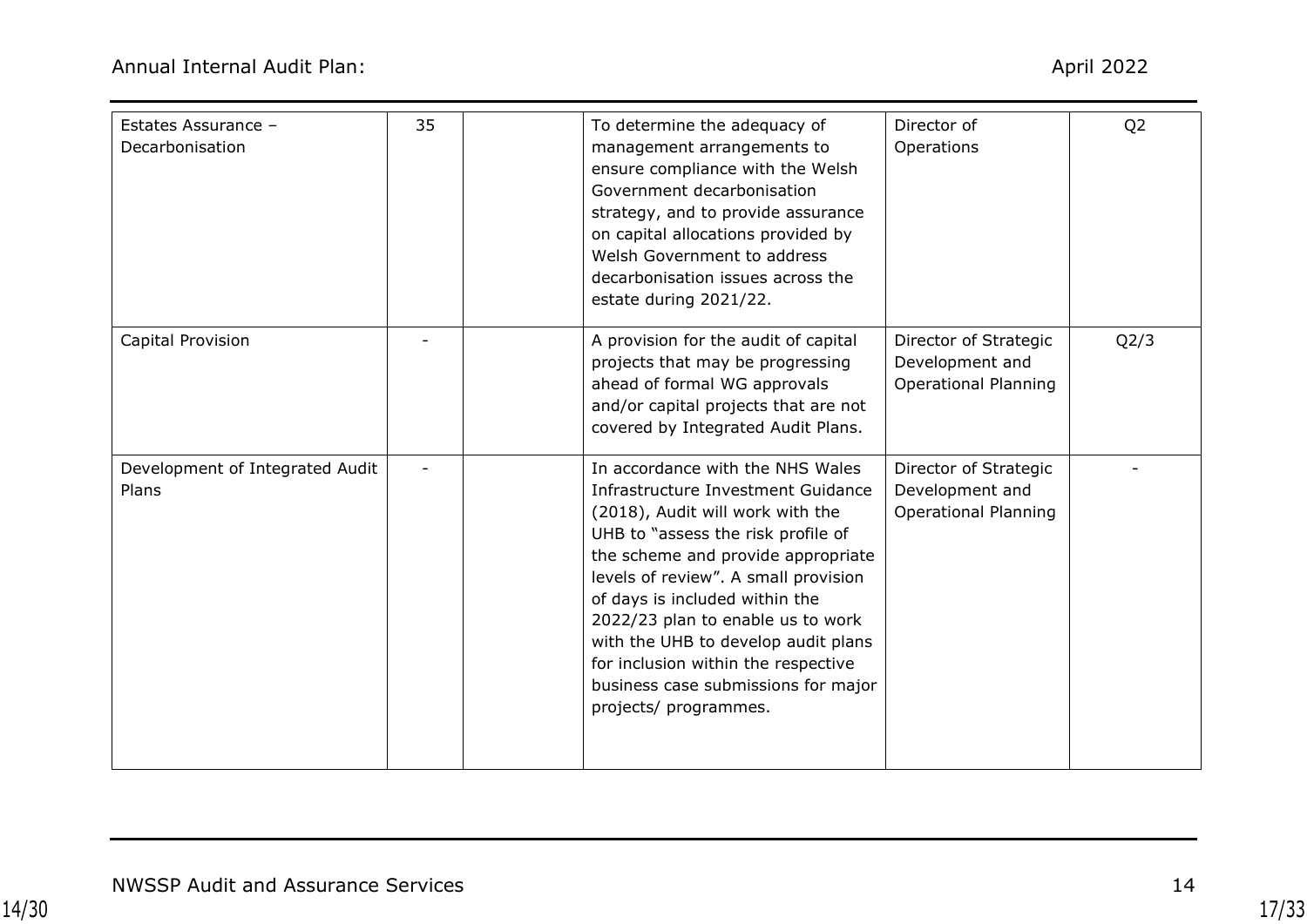| <b>Integrated Audit &amp; Assurance</b><br>Plans (IAAPs): |     |     |                                                                                                                                                                                                                                                                                                                                                                                                                                                                           |                                                                         |  |
|-----------------------------------------------------------|-----|-----|---------------------------------------------------------------------------------------------------------------------------------------------------------------------------------------------------------------------------------------------------------------------------------------------------------------------------------------------------------------------------------------------------------------------------------------------------------------------------|-------------------------------------------------------------------------|--|
| IAAP - Withybush Fire<br>Enforcement Works Phase 1        |     |     | Audit Plan agreed as part of<br>business case submission.                                                                                                                                                                                                                                                                                                                                                                                                                 | Director of Strategic<br>Development and<br><b>Operational Planning</b> |  |
| IAAP - A Healthier Mid & West<br>Wales Programme          |     |     | Audit Plan included within the<br>Programme Business Case<br>submission and awaiting approval.                                                                                                                                                                                                                                                                                                                                                                            | Director of Strategic<br>Development and<br><b>Operational Planning</b> |  |
| IAAP -Glangwili Fire<br><b>Enforcement Works</b>          |     |     | Audit Plan included within the<br>Business Case submission.                                                                                                                                                                                                                                                                                                                                                                                                               | Director of Strategic<br>Development and<br><b>Operational Planning</b> |  |
| IAAP - Withybush Fire<br>Enforcement Works Phase 2        |     |     | Audit Plan to be included within the<br>Business Case submission.                                                                                                                                                                                                                                                                                                                                                                                                         | Director of Strategic<br>Development and<br><b>Operational Planning</b> |  |
| NHS Wales national audit work                             | N/A | N/A | To collate the assurances derived<br>from the review of NHS Wales<br>bodies that provide services to this<br>organisation and contribute to its<br>overall system of control. This will<br>cover some of our work at Health<br>Education & Improvement Wales,<br>Public Health Wales, NHS Wales<br>Shared Services Partnership, Digital<br>Health and Care Wales, Welsh<br><b>Health Specialised Services</b><br>Committee and Emergency<br>Ambulance Services Committee. |                                                                         |  |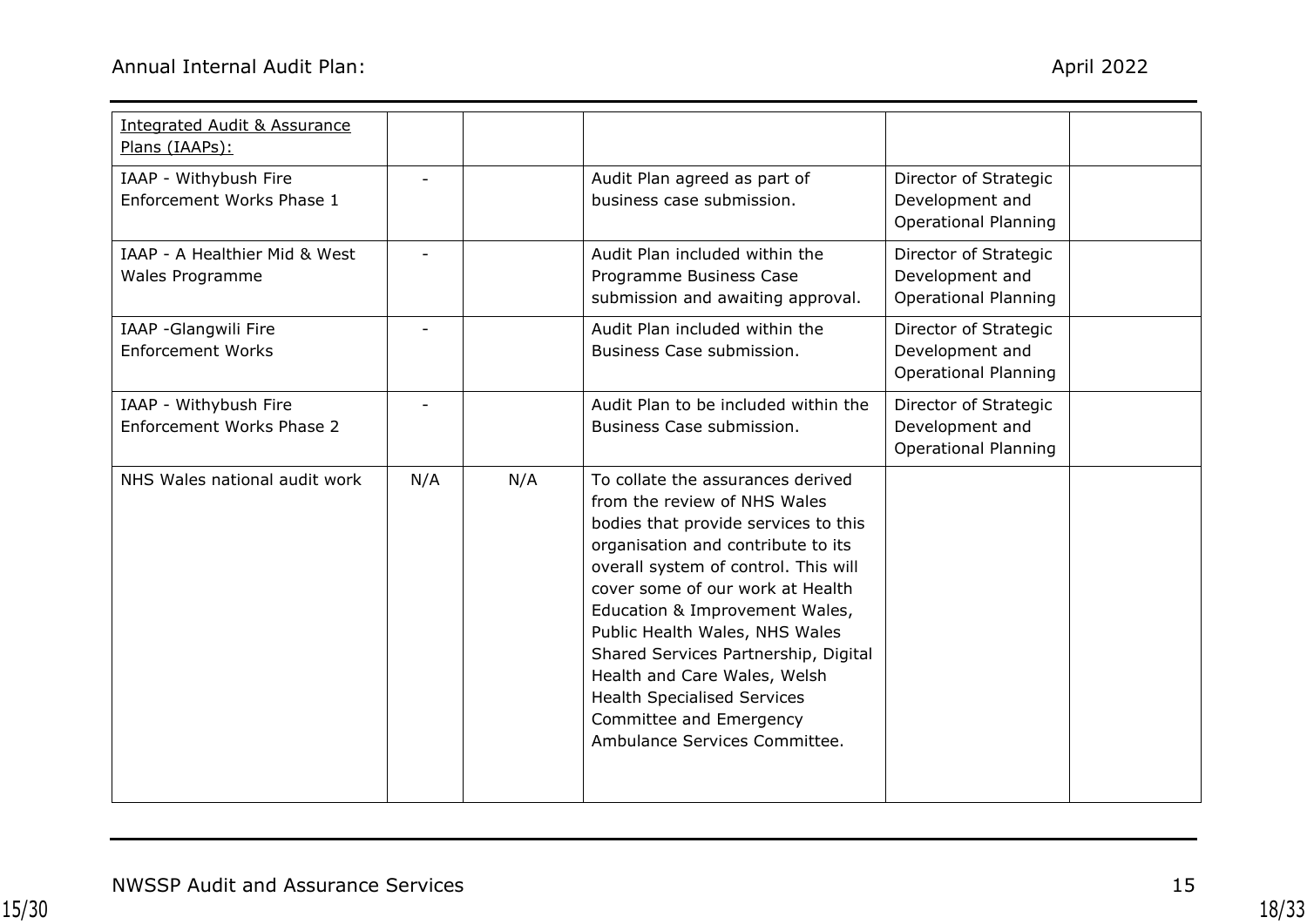| Internal Audit Management & | $- -$ | $- -$                    | Provision for audit planning,    | ----- | ---- |
|-----------------------------|-------|--------------------------|----------------------------------|-------|------|
| reporting                   |       | management, Audit & Risk |                                  |       |      |
|                             |       |                          | Assurance Committee, liaison and |       |      |
|                             |       |                          | follow up.                       |       |      |
|                             |       |                          |                                  |       |      |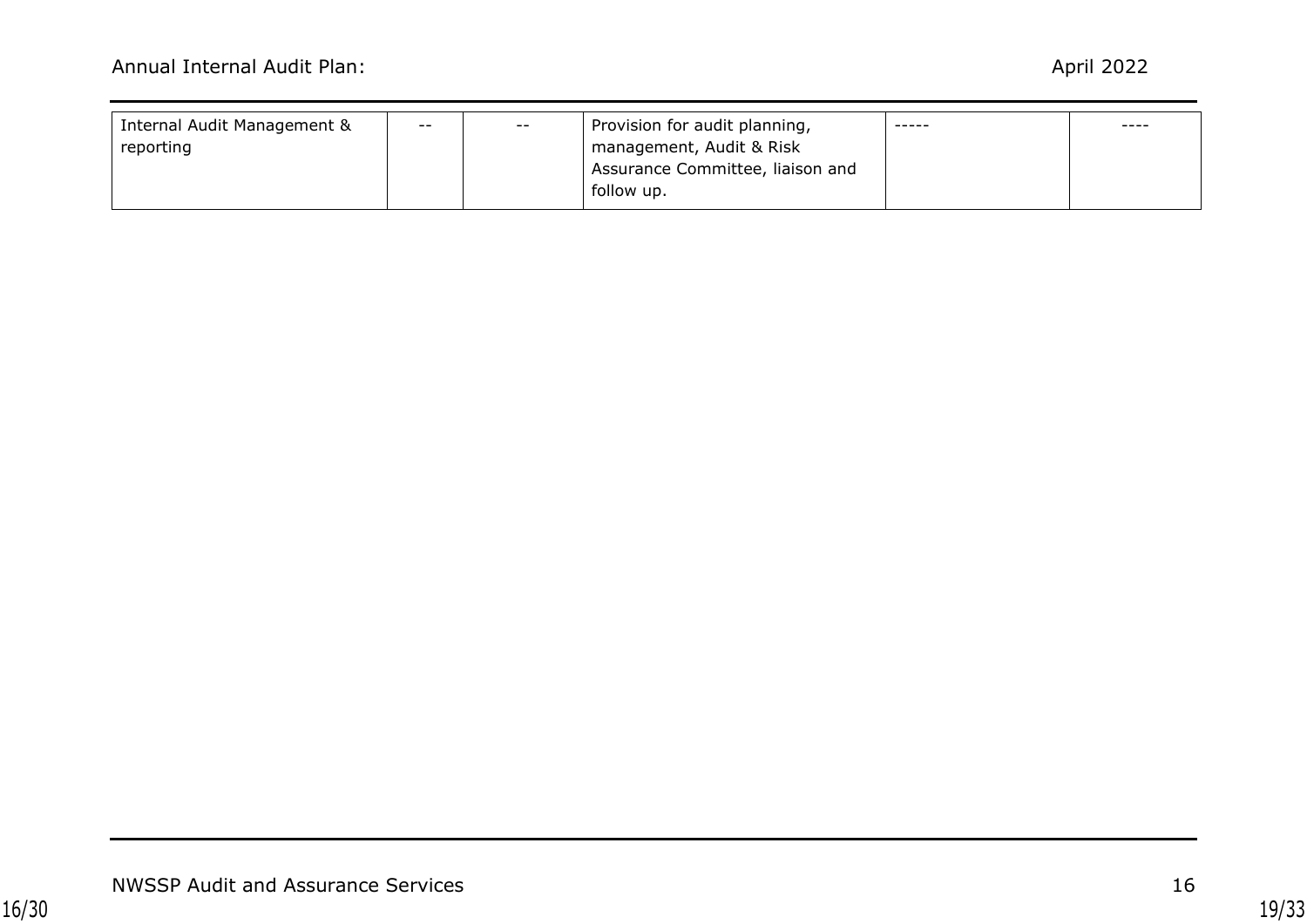## <span id="page-19-0"></span>Appendix B: Key performance indicators (KPI)

| <b>KPI</b>                                                                                                           | <b>SLA required</b> | <b>Target</b><br>2022/23 |
|----------------------------------------------------------------------------------------------------------------------|---------------------|--------------------------|
| Audit plan 2022/23<br>agreed/in draft by 30 April                                                                    | $\checkmark$        | 100%                     |
| Audit opinion 2021/22<br>delivered by 31 May                                                                         | ✓                   | 100%                     |
| Audits reported versus total<br>planned audits, and in line<br>with Audit & Risk Assurance<br>Committee expectations |                     | varies                   |
| % of audit outputs in<br>progress                                                                                    | <b>No</b>           | varies                   |
| Report turnaround fieldwork<br>to draft reporting [10 days]                                                          | ✓                   | 80%                      |
| Report turnaround<br>management response to<br>draft report [15 working<br>days minimum]                             |                     | 80%                      |
| Report turnaround draft<br>response to final reporting<br>$\lceil 10 \text{ days} \rceil$                            |                     | 80%                      |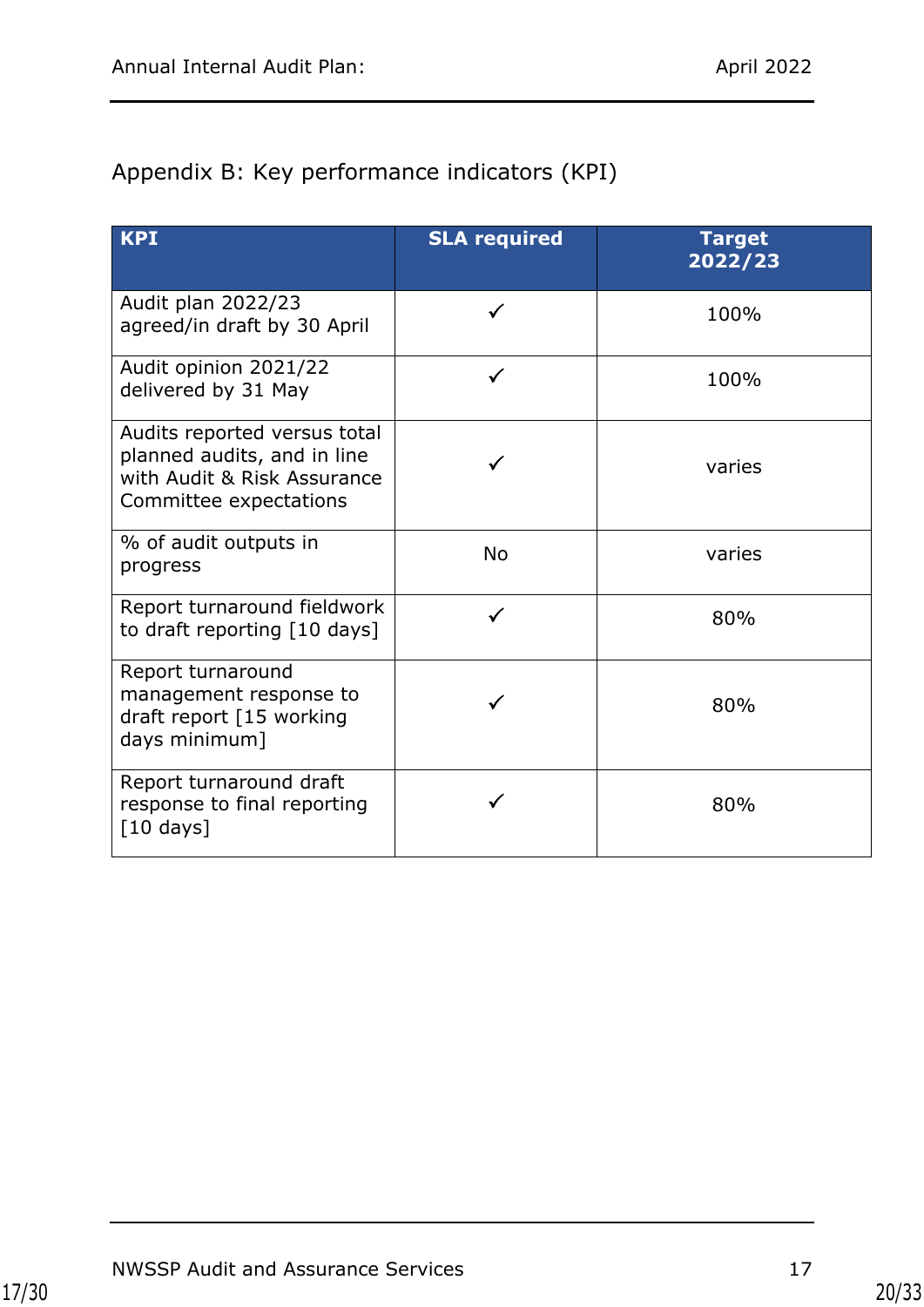## <span id="page-20-0"></span>Appendix C: Internal Audit Charter

## 1 Introduction

- 1.1 This Charter is produced and updated annually to comply with the Public Sector Internal Audit Standards. The Charter is complementary to the relevant provisions included in the organisation's own Standing Orders and Standing Financial Instructions.
- 1.2 The terms 'board' and 'senior management' are required to be defined under the Standards and therefore have the following meaning in this Charter:
	- Board means the Board of Hywel Dda University Health Board with responsibility to direct and oversee the activities and management of the organisation. The Board has delegated authority to the Audit & Risk Assurance Committee in terms of providing a reporting interface with internal audit activity; and
	- Senior Management means the Chief Executive as being the designated Accountable Officer for Hywel Dda Bay University Health Board. The Chief Executive has made arrangements within this Charter for an operational interface with internal audit activity through the Board Secretary.
- 1.3 Internal Audit seeks to comply with all the appropriate requirements of the Welsh Language (Wales) Measure 2011. We are happy to correspond in both Welsh and English.

## 2 Purpose and responsibility

- 2.1 Internal audit is an independent, objective assurance and advisory function designed to add value and improve the operations of Hywel Dda University Health Board. Internal audit helps the organisation accomplish its objectives by bringing a systematic and disciplined approach to evaluate and improve the effectiveness of governance, risk management and control processes. Its mission is to enhance and protect organisational value by providing risk-based and objective assurance, advice and insight.
- 2.2 Internal Audit is responsible for providing an independent and objective assurance opinion to the Accountable Officer, the Board and the Audit & Risk Assurance Committee on the overall adequacy and effectiveness of the organisation's framework of governance, risk management and control. In addition, internal audit's findings and recommendations are beneficial to management in securing improvement in the audited areas.
- 2.3 The organisation's risk management, internal control and governance arrangements comprise: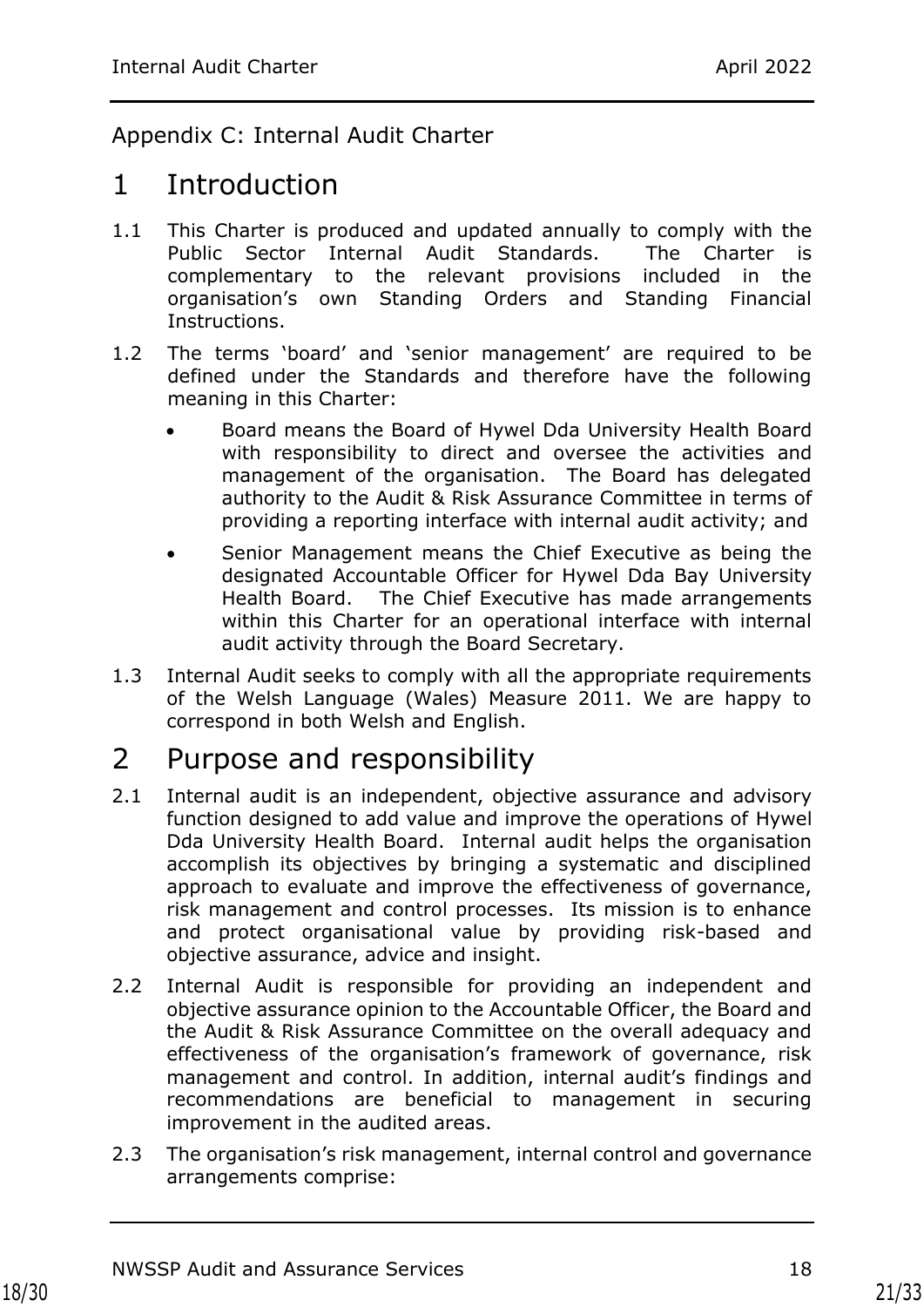- the policies, procedures and operations established by the organisation to ensure the achievement of objectives;
- the appropriate assessment and management of risk, and the related system of assurance;
- the arrangements to monitor performance and secure value for money in the use of resources;
- the reliability of internal and external reporting and accountability processes and the safeguarding of assets;
- compliance with applicable laws and regulations; and
- compliance with the behavioural and ethical standards set out for the organisation.
- 2.4 Internal audit also provides an independent and objective consulting service specifically to help management improve the organisations risk management, control and governance arrangements. The service applies the professional skills of internal audit through a systematic and disciplined evaluation of the policies, procedures and operations that management have put in place to ensure the achievement of the organisations objectives, and through recommendations for improvement. Such consulting work contributes to the opinion which internal audit provides on risk management control and governance.

# 3 Independence and Objectivity

- 3.1 Independence as described in the Public Sector Internal Audit Standards as the freedom from conditions that threaten the ability of the internal audit activity to carry out internal audit responsibilities in an unbiased manner. To achieve the degree of independence necessary to effectively carry out the responsibilities of the internal audit activity, the Head of Internal Audit will have direct and unrestricted access to the Board and Senior Management, in particular the Chair of the Audit & Risk Assurance Committee and Accountable Officer.
- 3.2 Organisational independence is effectively achieved when the auditor reports functionally to the Audit & Risk Assurance Committee on behalf of the Board. Such functional reporting includes the Audit & Risk Assurance Committee:
	- approving the internal audit charter;
	- approving the risk based internal audit plan;
	- approving the internal audit resource plan;
	- receiving outcomes of all internal audit work together with the assurance rating; and
	- reporting on internal audit activity's performance relative to its plan.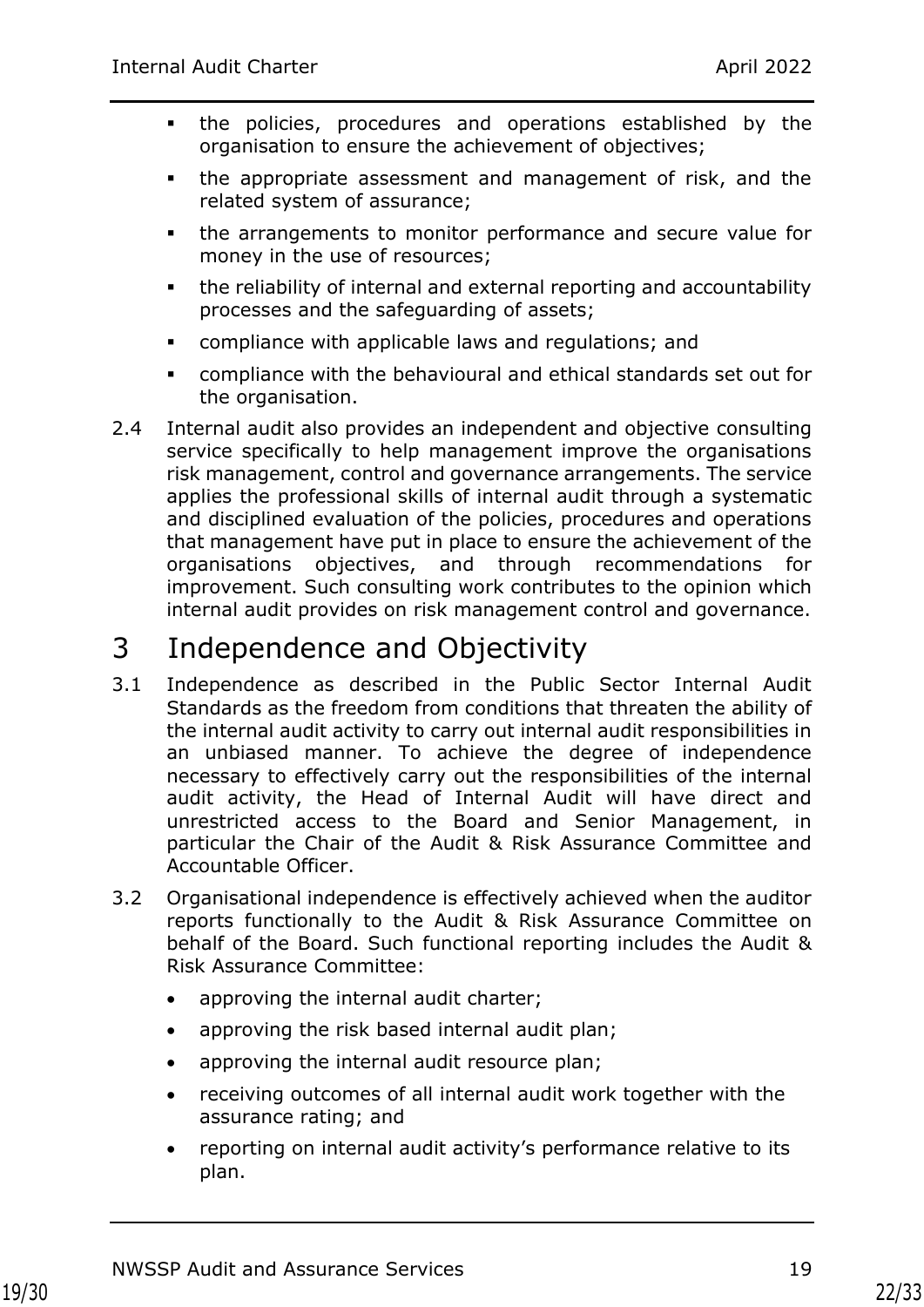- 3.3 While maintaining effective liaison and communication with the organisation, as provided in this Charter, all internal audit activities shall remain free of untoward influence by any element in the organisation, including matters of audit selection, scope, procedures, frequency, timing, or report content to permit maintenance of an independent and objective attitude necessary in rendering reports.
- 3.4 Internal Auditors shall have no executive or direct operational responsibility or authority over any of the activities they review. Accordingly, they shall not develop nor install systems or procedures, prepare records, or engage in any other activity which would normally be audited.
- 3.5 This Charter makes appropriate arrangements to secure the objectivity and independence of internal audit as required under the standards. In addition, the shared service model of provision in NHS Wales through NWSSP provides further organisational independence.
- 3.6 In terms of avoiding conflicts of interest in relation to non-audit activities, Audit & Assurance has produced a Consulting Protocol that includes all of the steps to be undertaken to ensure compliance with the relevant Standards that apply to non-audit activities.

## 4 Authority and Accountability

- 4.1 Internal Audit derives its authority from the Board, the Accountable Officer and Audit & Risk Assurance Committee. These authorities are established in Standing Orders and Standing Financial Instructions adopted by the Board.
- 4.2 The Minister for Health and Social Services has determined that internal audit will be provided to all health organisations by the NHS Wales Shared Services Partnership (NWSSP). The service provision will be in accordance with the Service Level Agreement agreed by the Shared Services Partnership Committee and in which the organisation has permanent membership.
- 4.3 The Director of Audit & Assurance leads the NWSSP Audit and Assurance Services and after due consultation will assign a named Head of Internal Audit to the organisation. For line management (e.g. individual performance) and professional quality purposes (e.g. compliance with the Public Sector Internal Audit Standards), the Head of Internal Audit reports to the Director of Audit & Assurance.
- 4.4 The Head of Internal Audit reports on a functional basis to the Accountable Officer and to the Audit & Risk Assurance Committee on behalf of the Board. Accordingly, the Head of Internal Audit has a direct right of access to the Accountable Officer, the Chair of the Audit & Risk Assurance Committee and the Chair of the organisation if deemed necessary.
- 4.5 The Audit & Risk Assurance Committee approves all Internal Audit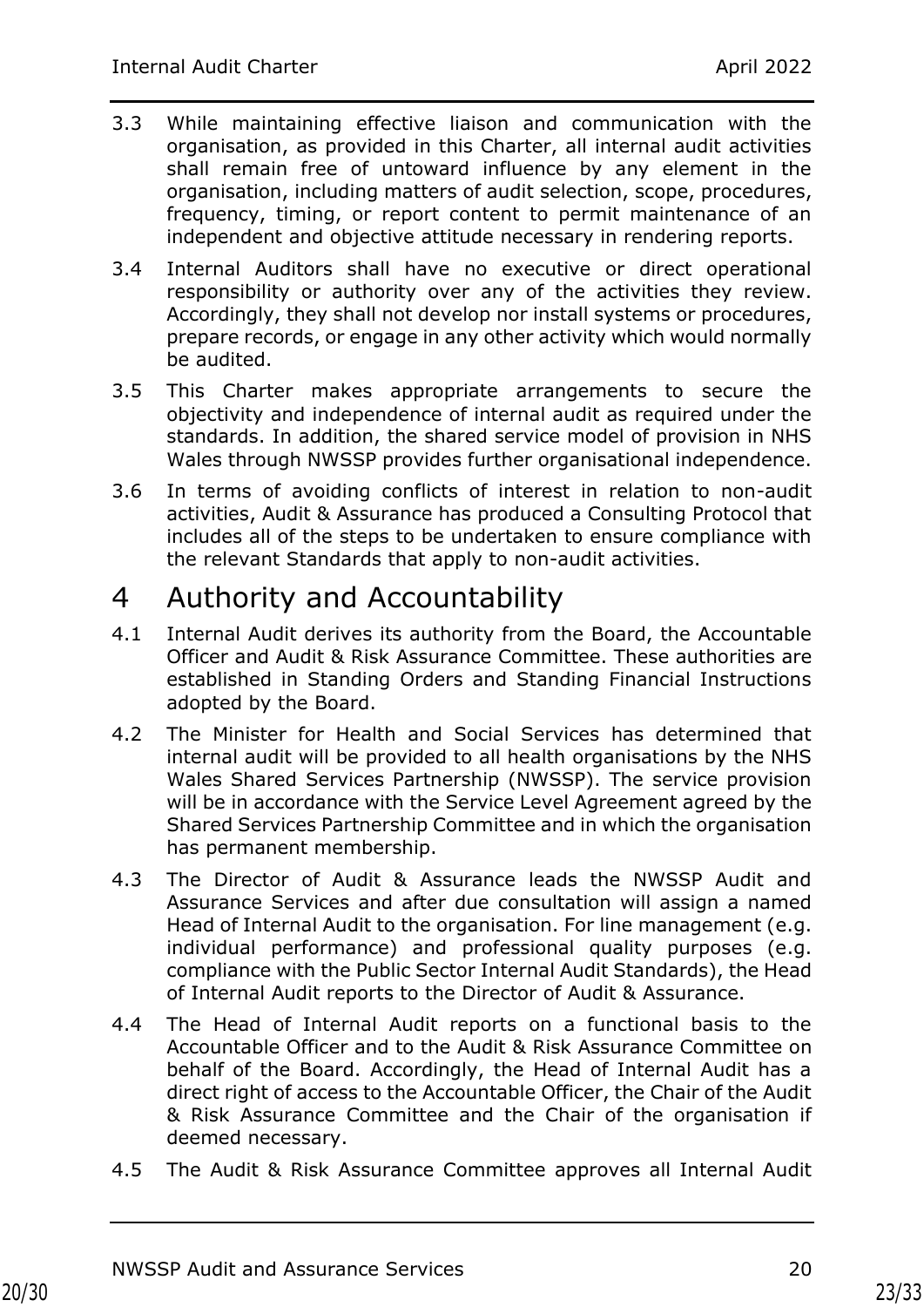plans and may review any aspect of its work. The Audit & Risk Assurance Committee also has regular private meetings with the Head of Internal Audit.

4.6 In order to facilitate its assessment of governance within the organisation, Internal Audit is granted access to attend any committee or sub-committee of the Board charged with aspects of governance.

# 5 Relationships

- 5.1 In terms of normal business the Accountable Officer has determined that the Board Secretary will be the nominated executive lead for internal audit. Accordingly, the Head of Internal Audit will maintain functional liaison with this officer.
- 5.2 In order to maximise its contribution to the Board's overall system of assurance, Internal Audit will work closely with the organisation's Board Secretary in planning its work programme.
- 5.3 Co-operative relationships with management enhance the ability of internal audit to achieve its objectives effectively. Audit work will be planned in conjunction with management, particularly in respect of the timing of audit work.
- 5.4 Internal Audit will meet regularly with the external auditor, Audit Wales, to consult on audit plans, discuss matters of mutual interest, discuss common understanding of audit techniques, method and terminology, and to seek opportunities for co-operation in the conduct of audit work. In particular, Internal Audit will make available their working files to the external auditor for them to place reliance upon the work of Internal Audit where appropriate.
- 5.5 The Head of Internal Audit will establish a means to gain an overview of other assurance providers' approaches and output as part of the establishment of an integrated assurance framework.
- 5.6 The Head of Internal Audit will take account of key systems being operated by organisation's outside of the remit of the Accountable Officer, or through a shared or joint arrangement, such as the Digital Health and Care Wales, NHS Wales Shared Services Partnership, WHSSC and EASC.
- 5.7 Internal Audit strives to add value to the organisation's processes and help improve its systems and services. To support this Internal Audit will obtain an understanding of the organisation and its activities, encourage two-way communications between internal audit and operational staff, discuss the audit approach and seek feedback on work undertaken.
- 5.8 The Audit & Risk Assurance Committee may determine that another Committee of the organisation is a more appropriate forum to receive and action individual audit reports. However, the Audit & Risk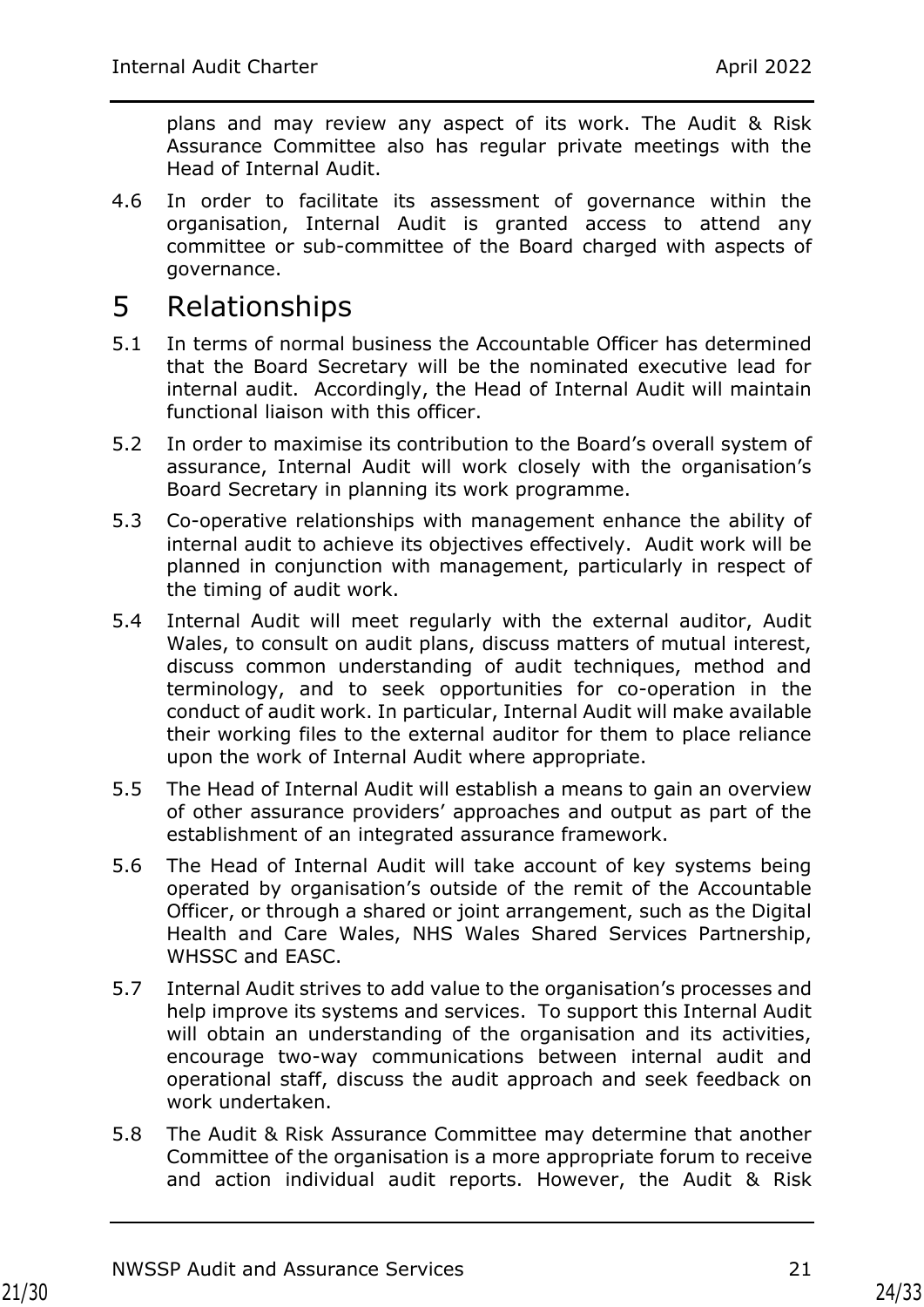Assurance Committee will remain the final reporting line for all our audit and consulting reports.

## 6 Standards, Ethics, and Performance

- 6.1 Internal Audit must comply with the Definition of Internal Auditing, the Core Principles, Public Sector Internal Audit Standards and the professional Code of Ethics, as published on the NHS Wales egovernance website.
- 6.2 Internal Audit will operate in accordance with the Service Level Agreement (updated 2021) and associated performance standards agreed with the Audit & Risk Assurance Committee and the Shared Services Partnership Committee. The Service Level Agreement includes a number of Key Performance Indicators, and we will agree with each Audit & Risk Assurance Committee which of these they want reported to them and how often.

# 7 Scope

- 7.1 The scope of Internal Audit encompasses the examination and evaluation of the adequacy and effectiveness of the organisation's governance, risk management arrangements, system of internal control, and the quality of performance in carrying out assigned responsibilities to achieve the organisation's stated goals and objectives. It includes but is not limited to:
	- reviewing the reliability and integrity of financial and operating information and the means used to identify measure, classify, and report such information;
	- reviewing the systems established to ensure compliance with those policies, plans, procedures, laws, and regulations which could have a significant impact on operations, and reports on whether the organisation is in compliance;
	- reviewing the means of safeguarding assets and, as appropriate, verifying the existence of such assets;
	- **•** reviewing and appraising the economy and efficiency with which resources are employed, this may include benchmarking and sharing of best practice;
	- reviewing operations or programmes to ascertain whether results are consistent with the organisation's objectives and goals and whether the operations or programmes are being carried out as planned;
	- reviewing specific operations at the request of the Audit & Risk Assurance Committee or management, this may include areas of concern identified in the corporate risk register;
	- monitoring and evaluating the effectiveness of the organisation's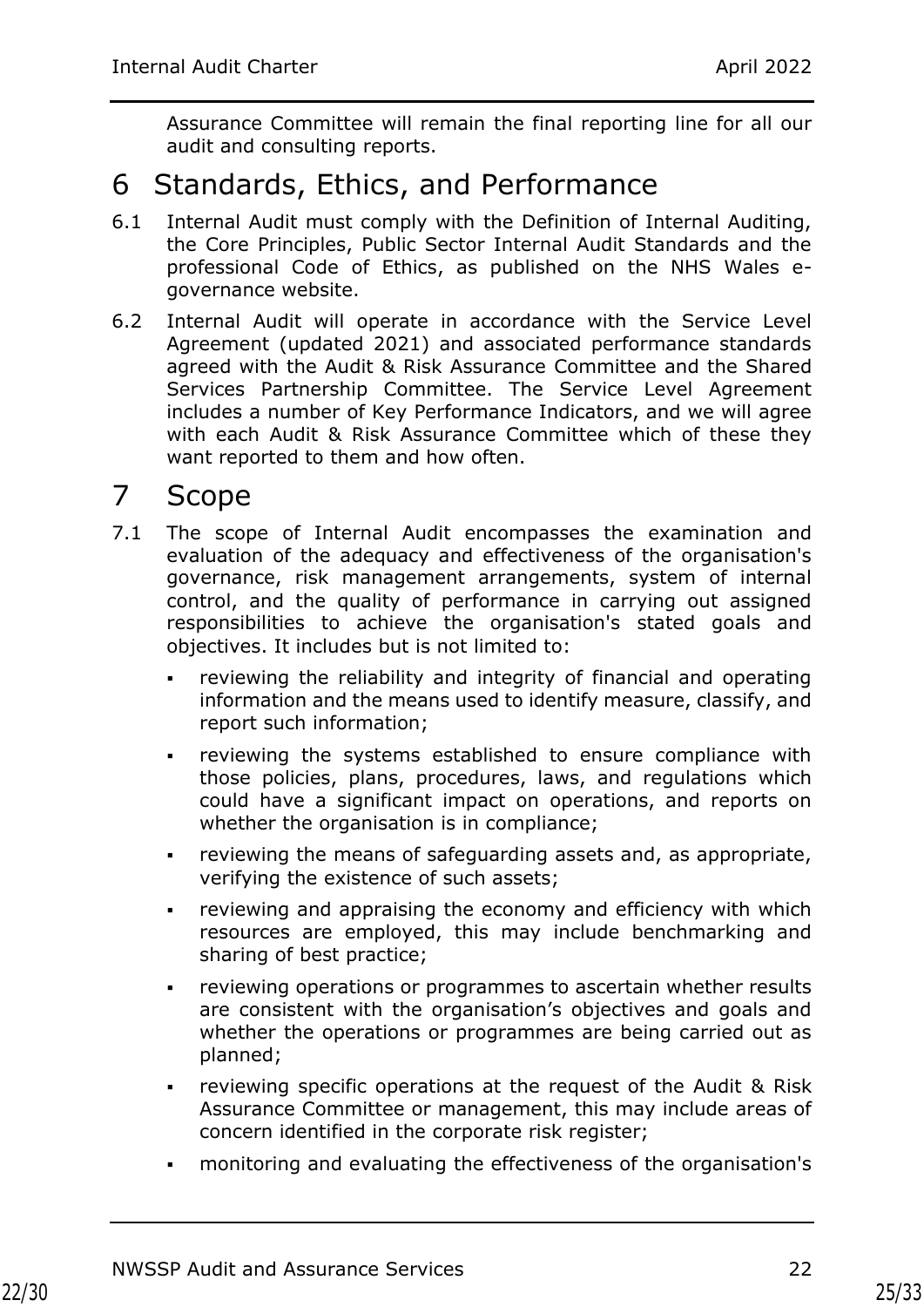risk management arrangements and the overall system of assurance;

- ensuring effective co-ordination, as appropriate, with external auditors; and
- **reviewing the Annual Governance Statement prepared by senior** management.
- 7.2 Internal Audit will devote particular attention to any aspects of the risk management, internal control and governance arrangements affected by material changes to the organisation's risk environment.
- 7.3 If the Head of Internal Audit or the Audit & Risk Assurance Committee consider that the level of audit resources or the Charter in any way limit the scope of internal audit or prejudice the ability of internal audit to deliver a service consistent with the definition of internal auditing, they will advise the Accountable Officer and Board accordingly.

# 8 Approach

8.1 To ensure delivery of its scope and objectives in accordance with the Charter and Standards, Internal Audit has produced an Audit Manual (called the Quality Manual). The Quality Manual includes arrangements for planning the audit work. These audit planning arrangements are organised into a hierarchy as illustrated in Figure 1.

| NHS Wales Level               | NWSSP overall audit<br>strategy       | Arrangements for provision of internal<br>audit services across NHS Wales                                                     |  |
|-------------------------------|---------------------------------------|-------------------------------------------------------------------------------------------------------------------------------|--|
| Organisation<br>Level         | Entity strategic 3-year<br>audit plan | Entity level medium term audit plan<br>linked to organisational objectives                                                    |  |
|                               | Entity annual internal<br>audit plan  | Annual internal audit plan detailing audit<br>engagements to be completed in year<br>ahead leading to the overall HIA opinion |  |
| <b>Business Unit</b><br>Level | Assignment plans                      | Assignment plans detail the scope and<br>objectives for each audit engagement<br>within the annual operational plan           |  |

## **Figure 1: Audit planning hierarchy**

8.2 NWSSP Audit & Assurance Services has developed an overall audit strategy which sets out the strategic approach to the delivery of audit services to all health organisations in NHS Wales. The strategy also includes arrangements for securing assurance on the national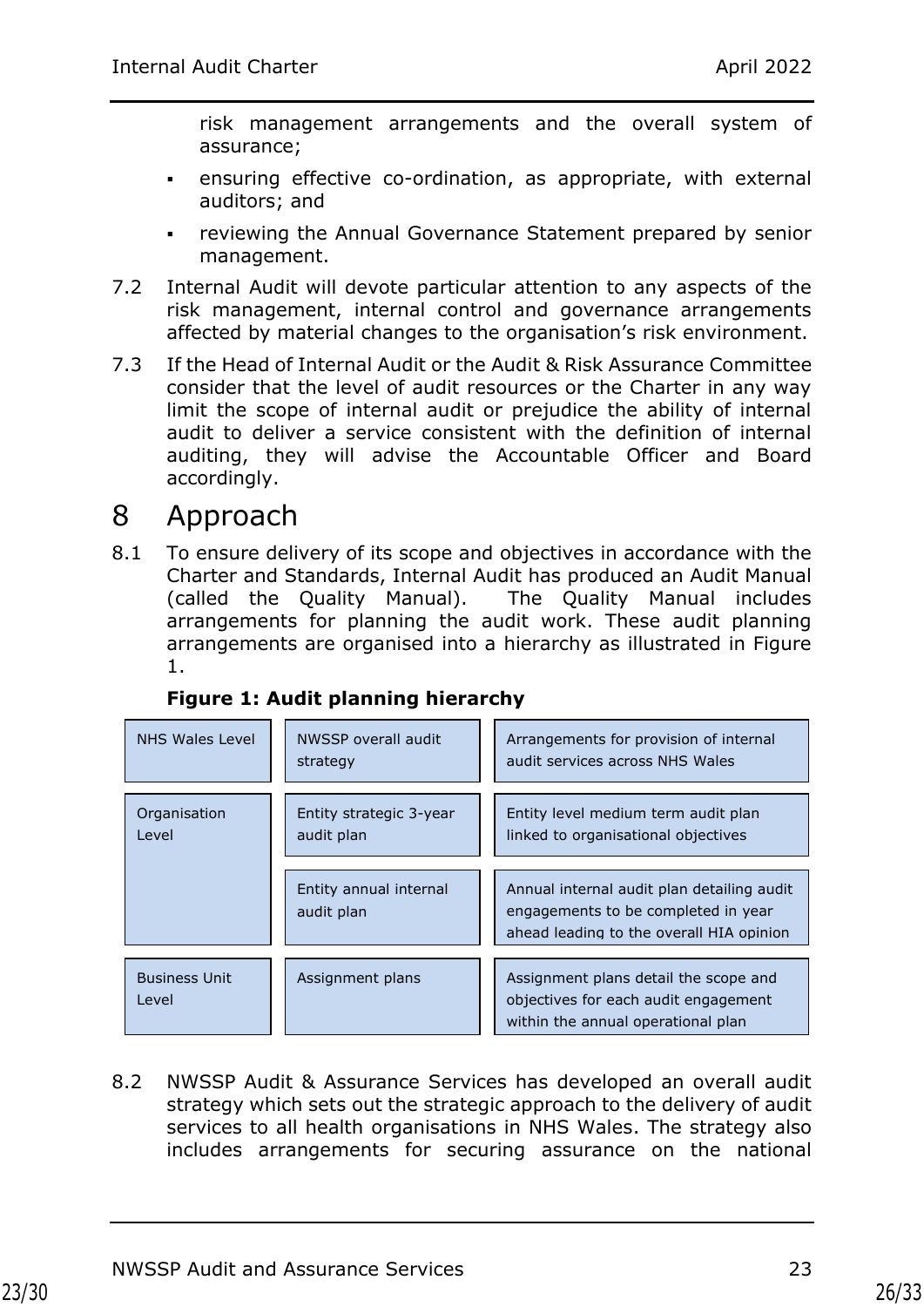transaction processing systems including those operated by DHCW and NWSSP on behalf of NHS Wales.

- 8.3 The main purpose of the Strategic 3-year Audit Plan is to enable the Head of Internal Audit to plan over the medium term on how the assurance needs of the organisation will be met as required by the Standards and facilitate:
	- the provision to the Accountable Officer and the Audit & Risk Assurance Committee of an overall opinion each year on the organisation's risk management, control and governance, to support the preparation of the Annual Governance Statement;
	- audit of the organisation's risk management, control and governance through periodic audit plans in a way that affords suitable priority to the organisation's objectives and risks;
	- improvement of the organisation's risk management, control and governance by providing management with constructive recommendations arising from audit work;
	- an assessment of audit needs in terms of those audit resources which 'are appropriate, sufficient and effectively deployed to achieve the approved plan';
	- **EXECT** effective co-operation with external auditors and other review bodies functioning in the organisation; and
	- . the allocation of resources between assurance and consulting work.
- 8.4 The Strategic 3-year Audit Plan will be largely based on the Board Assurance Framework where it is sufficiently mature, together with the organisation-wide risk assessment.
- 8.5 An Annual Internal Audit Plan will be prepared each year drawn from the Strategic 3-year Audit Plan and other information and outlining the scope and timing of audit assignments to be completed during the year ahead.
- 8.6 The strategic 3-year and annual internal audit plans shall be prepared to support the audit opinion to the Accountable Officer on the risk management, internal control and governance arrangements within the organisation.
- 8.7 The annual internal audit plan will be developed in discussion with executive management and approved by the Audit & Risk Assurance Committee on behalf of the Board.
- 8.8 The NWSSP Audit Strategy is expanded in the form of a Quality Manual and a Consulting Protocol which together define the audit approach applied to the provision of internal audit and consulting services.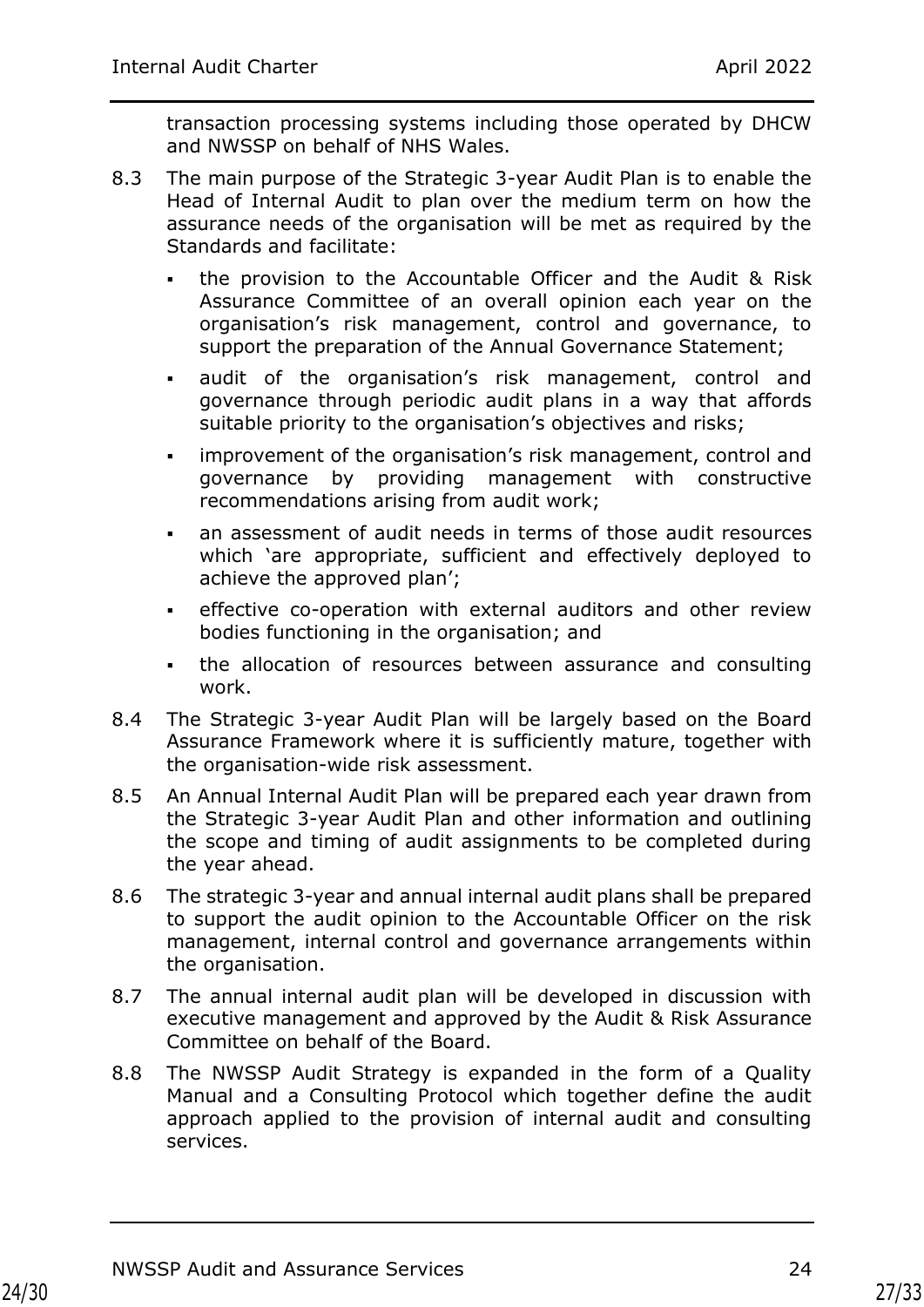8.9 During the planning of audit assignments, an assignment brief will be prepared for discussion with the nominated operational manager. The brief will contain the proposed scope of the review along with the relevant objectives and risks to be covered. In order to ensure the scope of the review is appropriate it will require agreement by the relevant Executive Director or their nominated lead and will also be copied to the Board Secretary.

## 9 Reporting

- 9.1 Internal Audit will report formally to the Audit & Risk Assurance Committee through the following:
	- An annual report will be presented to confirm completion of the audit plan and will include the Head of Internal Audit opinion provided for the Accountable Officer that will support the Annual Governance Statement.
	- The Head of Internal Audit opinion will:
		- a) State the overall adequacy and effectiveness of the organisation's risk management, control and governance processes;
		- b) Disclose any qualification to that opinion, together with the reasons for the qualification;
		- c) Present a summary of the audit work undertaken to formulate the opinion, including reliance placed on work by other assurance bodies;
		- d) Draw attention to any issues Internal Audit judge as being particularly relevant to the preparation of the Annual Governance Statement;
		- e) Compare work actually undertaken with the work which was planned and summarise performance of the internal audit function against its performance measurement criteria; and
		- f) Provide a statement of conformity in terms of compliance with the Public Sector Internal Audit Standards and associated internal quality assurance arrangements.
	- For each Audit & Risk Assurance Committee meeting a progress report will be presented to summarise progress against the plan. The progress report will highlight any slippage and changes in the programme. The findings arising from individual audit reviews will be reported in accordance with Audit & Risk Assurance Committee requirements; and
	- The Audit & Risk Assurance Committee will be provided with copies of individual audit reports for each assignment undertaken unless the Head of Internal Audit is advised otherwise. The reports will include an action plan on any recommendations for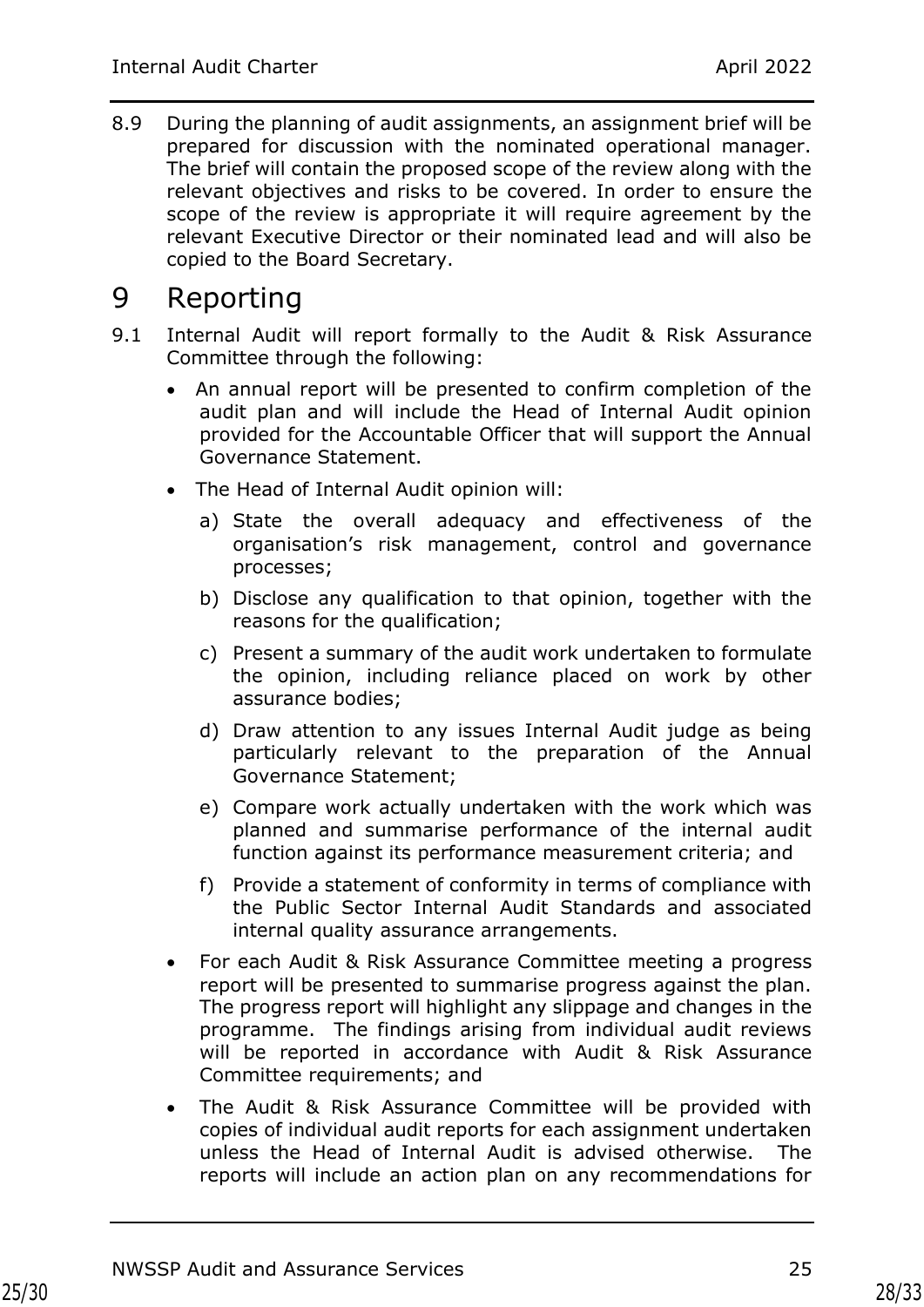improvement agreed with management including target dates for completion.

- 9.2 The process for audit reporting is summarised below:
	- Following the closure of fieldwork and the resolution of any queries, Internal Audit will discuss findings with operational managers to confirm understanding and shape the reporting stage through issue of a discussion draft report;
	- Operational management will receive discussion draft reports which will include any proposed recommendations for improvement within 10 working days following the closure of fieldwork. Operational management will be required to respond to the discussion draft report within 5 working days of issue.
	- The discussion draft report will give an assurance opinion on the area reviewed in line with the criteria at Appendix B (unless it is a consulting review). The discussion draft report will also indicate priority ratings for individual report findings and recommendations;
	- Following the receipt of comments on the discussion draft (for factual accuracy etc), operational management will be required to respond to the draft report in consultation with the relevant Executive Director within 15 working days of issue, identifying actions, identifying staff with responsibility for implementation and the dates by which action will be taken;
	- Reminder correspondence will be issued to the Executive Director and the Board Secretary 5 working days prior to the set response date.
	- Where management responses are still awaited after the 20 working days deadline, or are of poor quality, the matter will be immediately escalated to the Executive Director and copied to the Board Secretary and Chair of the Audit & Risk Assurance Committee.
	- If non-compliance continues, the Board Secretary and the Chair of the Audit & Risk Assurance Committee will decide on the course of action to take. This may involve the draft report being submitted to the Audit & Risk Assurance Committee, with the Executive Director being called to the meeting to explain the situation and why no responses/poor responses have been received;
	- Internal Audit issues a Final report to Executive Director within 10 working days of receipt of complete management response. Within this timescale Internal Audit will quality assess the responses, and if necessary return the responses, requiring them to be strengthened.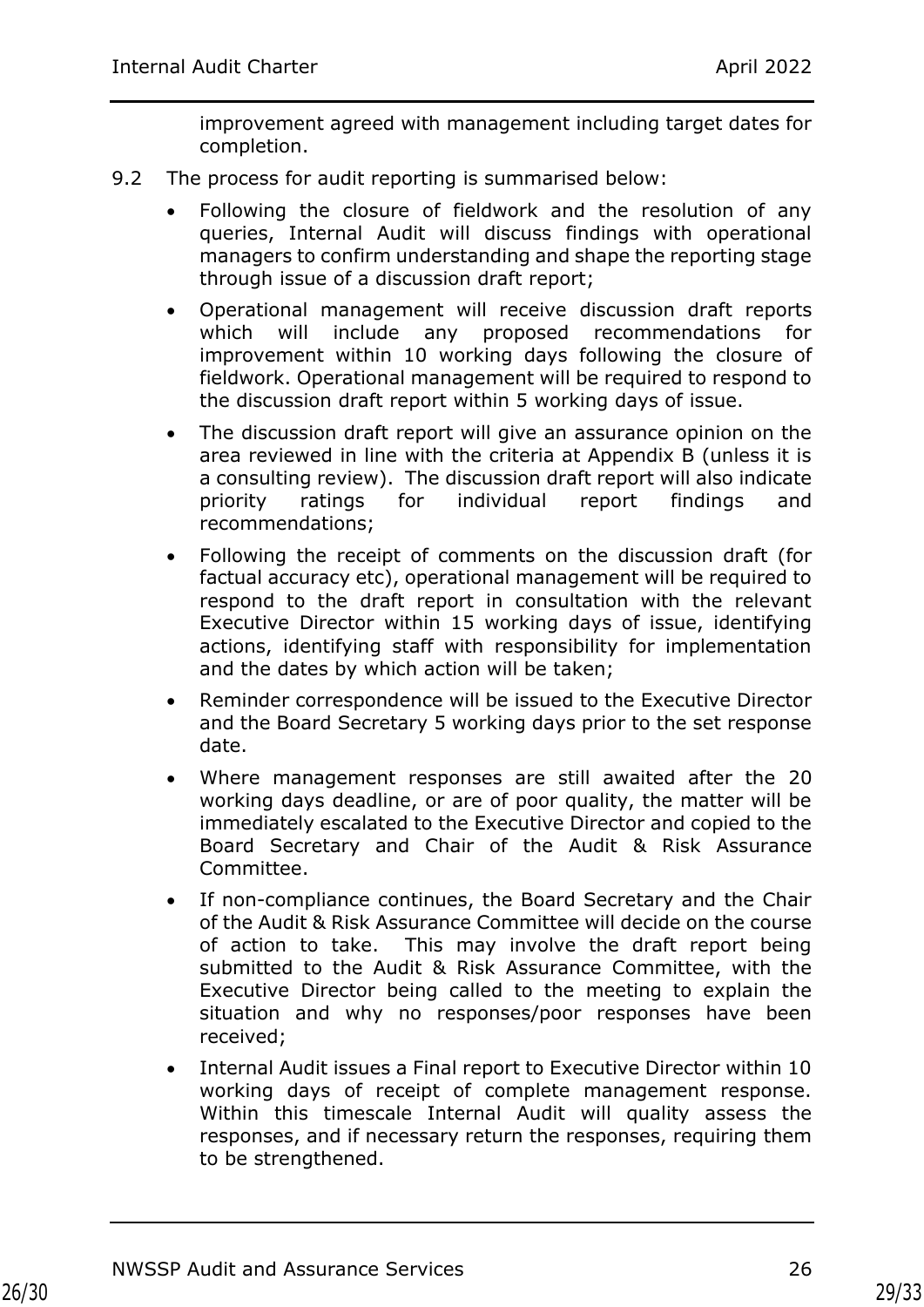- Responses to audit recommendations need to be SMART:
	- ➢ Specific
	- ➢ Measurable
	- ➢ Achievable
	- ➢ Relevant / Realistic
	- ➢ Timely.
- The relevant Executive Director, Board Secretary and the Chair of the Audit & Risk Assurance Committee will be copied into any correspondence.
- The final report will be copied to the Accountable Officer and Board Secretary and placed on the agenda for the next available Audit & Risk Assurance Committee.
- 9.3 Internal Audit will make provision to review the implementation of agreed action within the agreed timescales. However, where there are issues of particular concern provision maybe made for a followup review within the same financial year. Issue and clearance of follow up reports shall be as for other assignments referred to above.
- 9.4 Timescales are to be included in all initial scopes sent prior to commencing an audit.

# 10 Access and Confidentiality

- 10.1 Internal Audit shall have the authority to access all the organisation's information, documents, records, assets, personnel and premises that it considers necessary to fulfil its role. This shall extend to the resources of the third parties that provide services on behalf of the organisation.
- 10.2 All information obtained during the course of a review will be regarded as strictly confidential to the organisation and shall not be divulged to any third party without the prior permission of the Accountable Officer. However, open access shall be granted to the organisation's external auditors.
- 10.3 Where there is a request to share information amongst the NHS bodies in Wales, for example to promote good practice and learning, then permission will be sought from the Accountable Officer before any information is shared.

# 11 Irregularities, Fraud & Corruption

11.1 It is the responsibility of management to maintain systems that ensure the organisation's resources are utilised in the manner and on activities intended. This includes the responsibility for the prevention and detection of fraud and other illegal acts.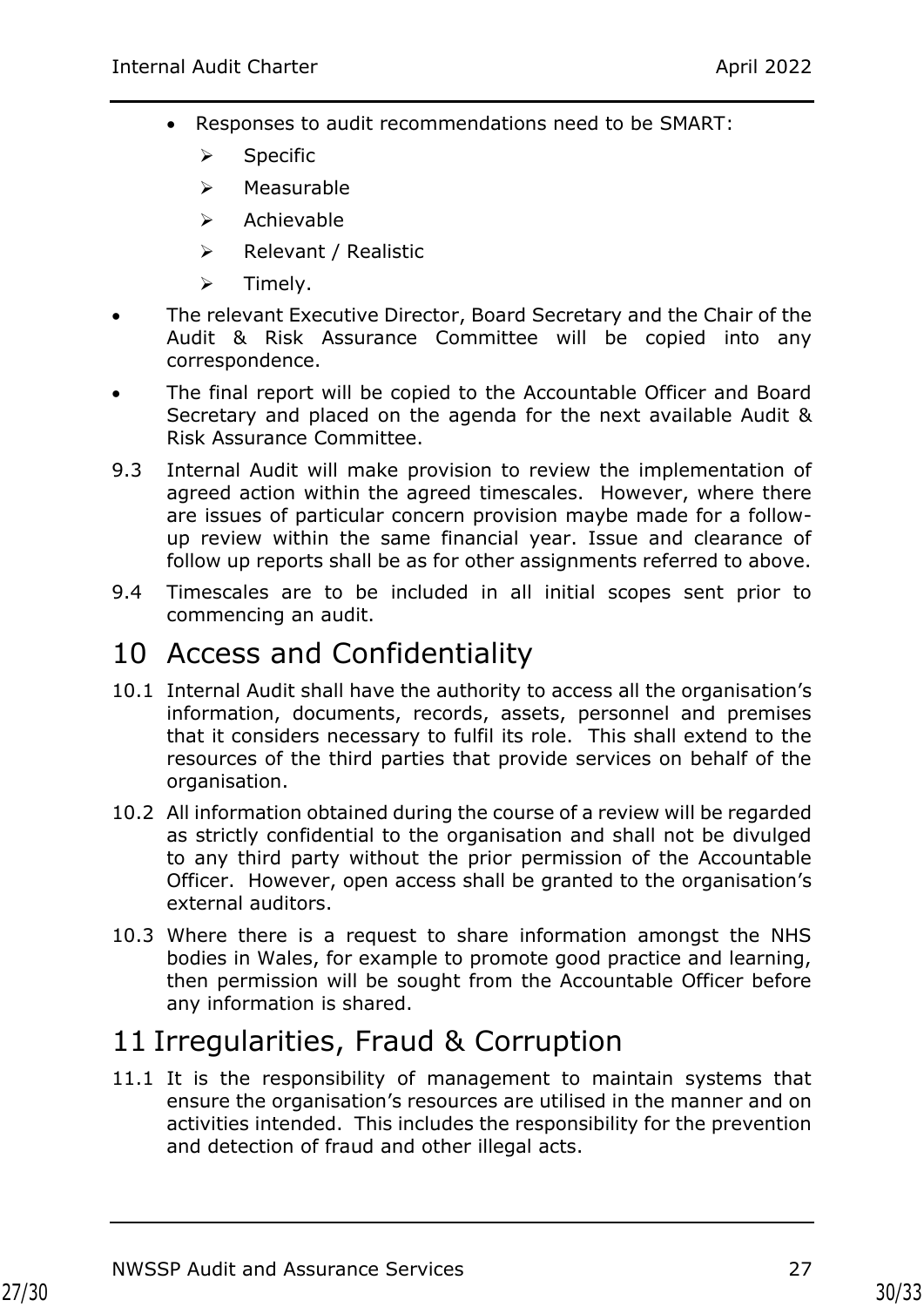- 11.2 Internal Audit shall not be relied upon to detect fraud or other irregularities. However, Internal Audit will give due regard to the possibility of fraud and other irregularities in work undertaken. Additionally, Internal Audit shall seek to identify weaknesses in control that could permit fraud or irregularity.
- 11.3 If Internal Audit discovers suspicion or evidence of fraud or irregularity, this will immediately be reported to the organisation's Local Counter Fraud Service (LCFS) in accordance with the organisation's Counter Fraud Policy & Fraud Response Plan and the agreed Internal Audit and Counter Fraud Protocol.

# 12 Quality Assurance

- 12.1 The work of internal audit is controlled at each level of operation to ensure that a continuously effective level of performance, compliant with the Public Sector Internal Audit Standards, is being achieved.
- 12.2 The Director of Audit & Assurance will establish a quality assurance and improvement programme designed to give assurance through internal and external review that the work of Internal Audit is compliant with the Public Sector Internal Audit Standards and to achieve its objectives. A commentary on compliance against the Standards will be provided in the Annual Audit Report to the Audit & Risk Assurance Committee.
- 12.3 The Director of Audit & Assurance will monitor the performance of the internal audit provision in terms of meeting the service performance standards set out in the NWSSP Service Level Agreement. The Head of Internal Audit will periodically report service performance to the Audit & Risk Assurance Committee through the reporting mechanisms outlined in Section 9.

# 13 Resolving Concerns

- 13.1 NWSSP Audit & Assurance was established for the collective benefit of NHS Wales and as such needs to meet the expectations of client partners. Any questions or concerns about the audit service should be raised initially with the Head of Internal Audit assigned to the organisation. In addition, any matter may be escalated to the Director of Audit & Assurance. NWSSP Audit & Assurance will seek to resolve any issues and find a way forward.
- 13.2 Any formal complaints will be handled in accordance with the NWSSP complaint handling procedure. Where any concerns relate to the conduct of the Director of Audit & Assurance, the NHS organisation will have access to the Managing Director of Shared Services.

# 14 Review of the Internal Audit Charter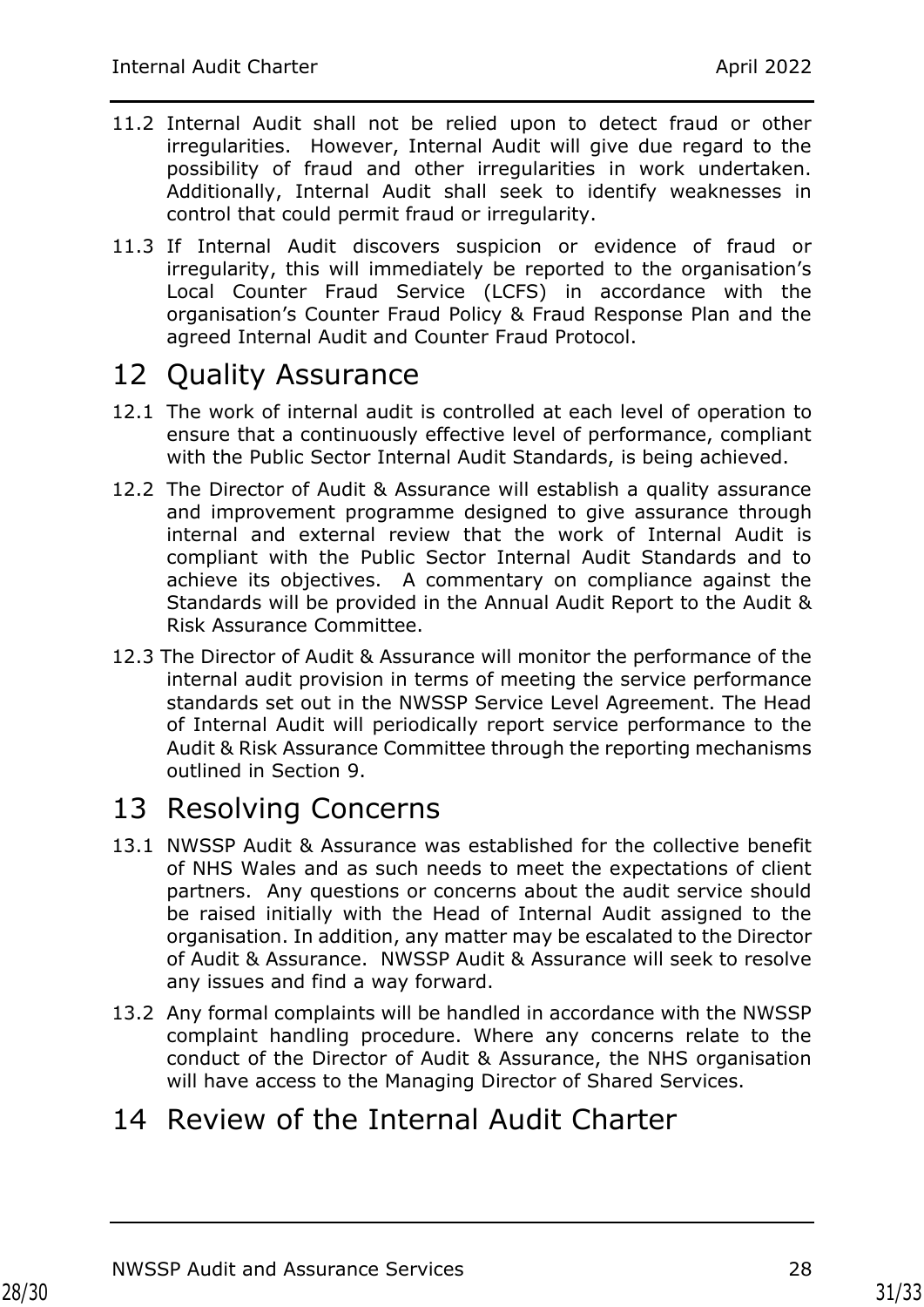14.1 This Internal Audit Charter shall be reviewed annually and approved by the Board, taking account of advice from the Audit & Risk Assurance Committee.

Simon Cookson Director of Audit & Assurance NHS Wales Shared Services Partnership February 2022